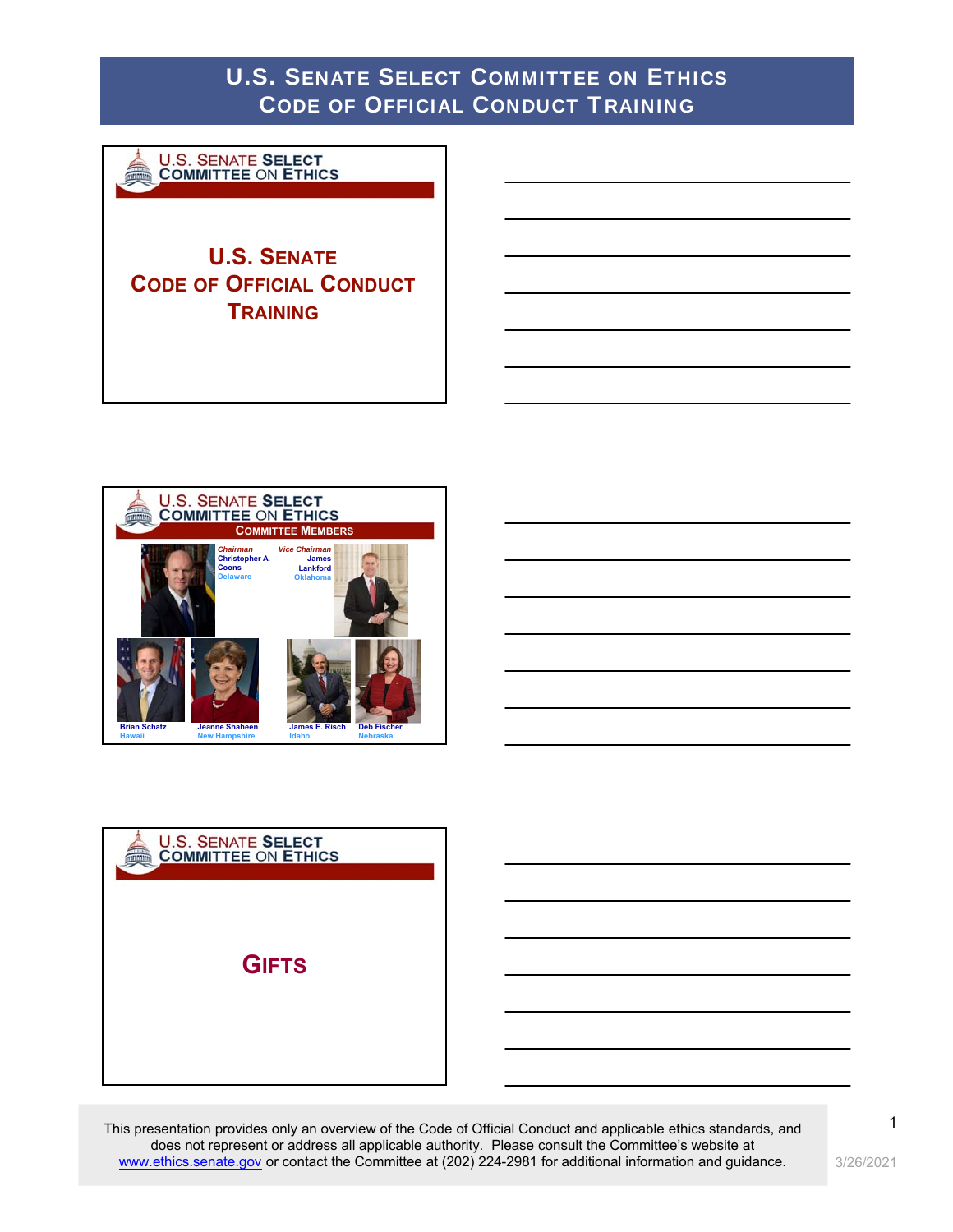#### **U.S. SENATE SELECT COMMITTEE ON ETHICS GIFTS RULE**

- **Senate Rule 35**  Members, officers, and employees *may not* accept any gift unless an exception to the Gifts Rule applies
- Applies 24 hours a day, 7 days a week
- Applies to gifts your family members receive *if* the gift is given because of your Senate position, and with your knowledge and acquiescence
- Contains more than 20 exceptions that allow you to accept certain gifts

#### **U.S. SENATE SELECT COMMITTEE ON ETHICS THE REAL WHAT IS A GIFT?**

- The term "gift" is *broadly* defined and includes *anything of value*
	- Cash or cash equivalents
	- Tangible items
	- Transportation, lodging, and meals
	- Attendance at events
	- Discounts
	- Loans
	- Forbearance
	- Any other items of monetary value

#### **U.S. SENATE SELECT COMMITTEE ON ETHICS PERMISSIBLE GIFTS – UNDER \$50**

- Members, officers, and employees *may accept* a gift valued at *less than \$50* if the gift is *not from a lobbyist or foreign agent*, or an entity that employs or retains a lobbyist or foreign agent
	- \$100 annual limit from each source
	- No cash or cash equivalents
	- No "buy-downs"
- Items of little intrinsic value
	- *E.g.*, baseball cap, t-shirt, or non-food items valued at \$10 or less
	- Gifts valued under \$10 do not count toward the annual limit, but be mindful of the spirit of the Gifts Rule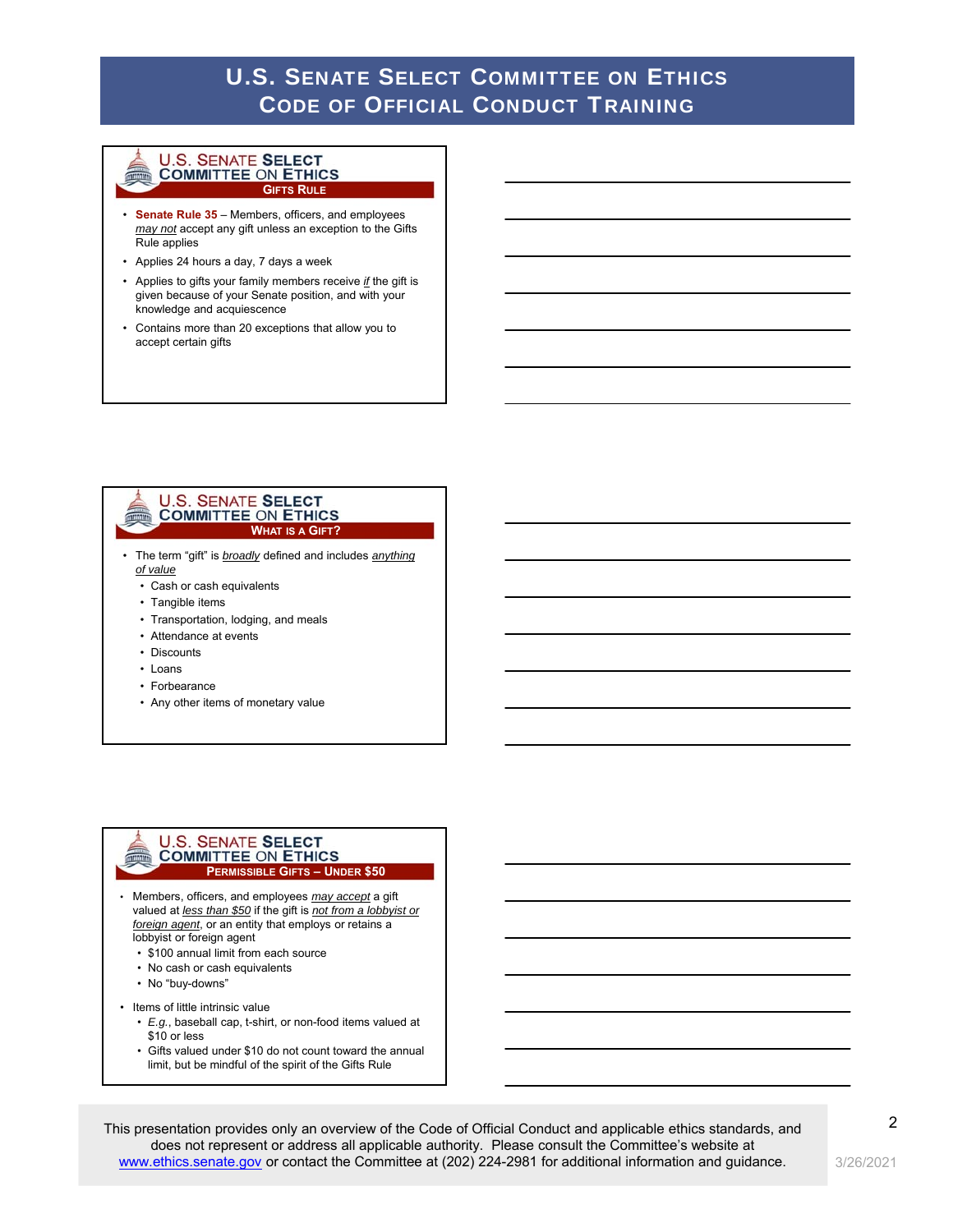#### **U.S. SENATE SELECT COMMITTEE ON ETHICS PERMISSIBLE GIFTS – CERTAIN SOURCES**

- Gifts from relatives • Includes fiancés and in-laws
- Gifts from other Members, officers, and employees
	- But no gifts to supervisor or employing Senator **(5 U.S.C. § 7351)**
		- *Exception*: Voluntary gifts given on traditional gift-giving occasions (*e.g*., marriage, retirement, holiday)
- Gifts from personal friends
	- Must get written approval from the Committee for gifts over \$250
	- Must weigh several factors to ensure the gift is given because of personal friendship, not Senate position

### **U.S. SENATE SELECT COMMITTEE ON ETHICS PERMISSIBLE GIFTS – CERTAIN SOURCES**

- Gifts paid for by a federal, state, or local government
	- Includes federally recognized Native American Tribes and public universities
- Benefits resulting from outside activities
	- Prospective employment
	- *E.g.*, flight or lodging for job interview
	- Outside position
	- *E.g.*, free tickets offered to all volunteers for a non-profit
	- Spouse's activity
		- *E.g.*, +1 to spouse's company's holiday party

#### **U.S. SENATE SELECT COMMITTEE ON ETHICS PERMISSIBLE GIFTS – CERTAIN SOURCES**

- Home state products for display or distribution to visitors to the Senate office
	- Must be provided by home state producer, manufacturer, or distributor
	- Must be provided in a quantity intended for distribution
	- May include a loan of home state artwork or furniture
- Informational materials
	- Must be from the publisher, author, or producer
	- Must be delivered to the Senate office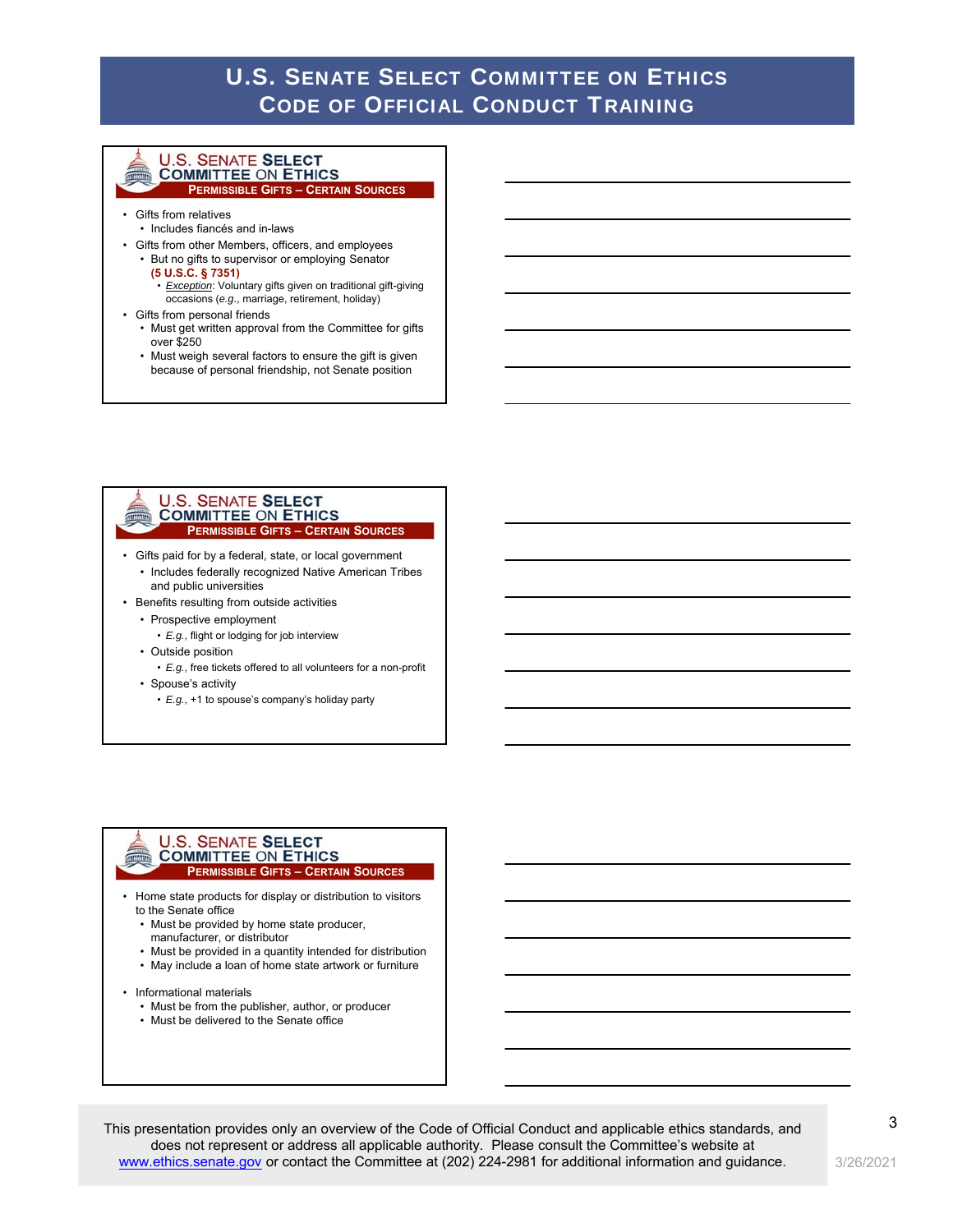#### **U.S. SENATE SELECT COMMITTEE ON ETHICS PERMISSIBLE GIFTS – FOREIGN GOVERNMENTS**

- The U.S. Constitution prohibits acceptance of gifts from foreign governments *except* where Congress has consented **(Art. I, § 9, cl. 8)**
- Under the Foreign Gifts and Decorations Act **(5 U.S.C.**  § 7342), Congress has consented to accepting certain gifts of "minimal value"
- The Senate defines "minimal value" as \$100 or less
- If \$100 or less, may accept and keep
- If over \$100, may accept, but must deposit the gift with the Secretary of the Senate and must report it to the Committee within 60 days of receipt

### **U.S. SENATE SELECT COMMITTEE ON ETHICS GIFTS – ATTENDANCE AT EVENTS**

- Free attendance at certain types of events is permissible • Receptions
	- Food and beverages of nominal value, *not a meal*
	- Widely Attended Events • Officially-related, 25 people from outside Congress, and open to a wide group
	- *Excluded*: Entertainment or substantially recreational events • Charity events
	- Campaign events

**ELECTRIC** 

- Constituent events
- In *home state*, 5 or more constituents, *no lobbyists*
- May not accept other items of value (*e.g.*, gift bags) offered at event unless they fall into a Gifts Rule exception

#### **U.S. SENATE SELECT COMMITTEE ON ETHICS AGGREGATION**

- Gifts of multiple items are generally aggregated for purposes of determining value. However, if a gift is naturally divisible, a Member or staffer may be able to accept part of the gift and return or pay for the remainder
	- *Example*: If a staffer is offered two tickets valued at \$40 each from an entity that does not employ lobbyists, he/she may accept one and return the other
- Similarly, a package delivered to a Senate office is considered a single gift *to the Senator*, valued at the combined fair market value of its contents, unless items are specifically marked for individual staffers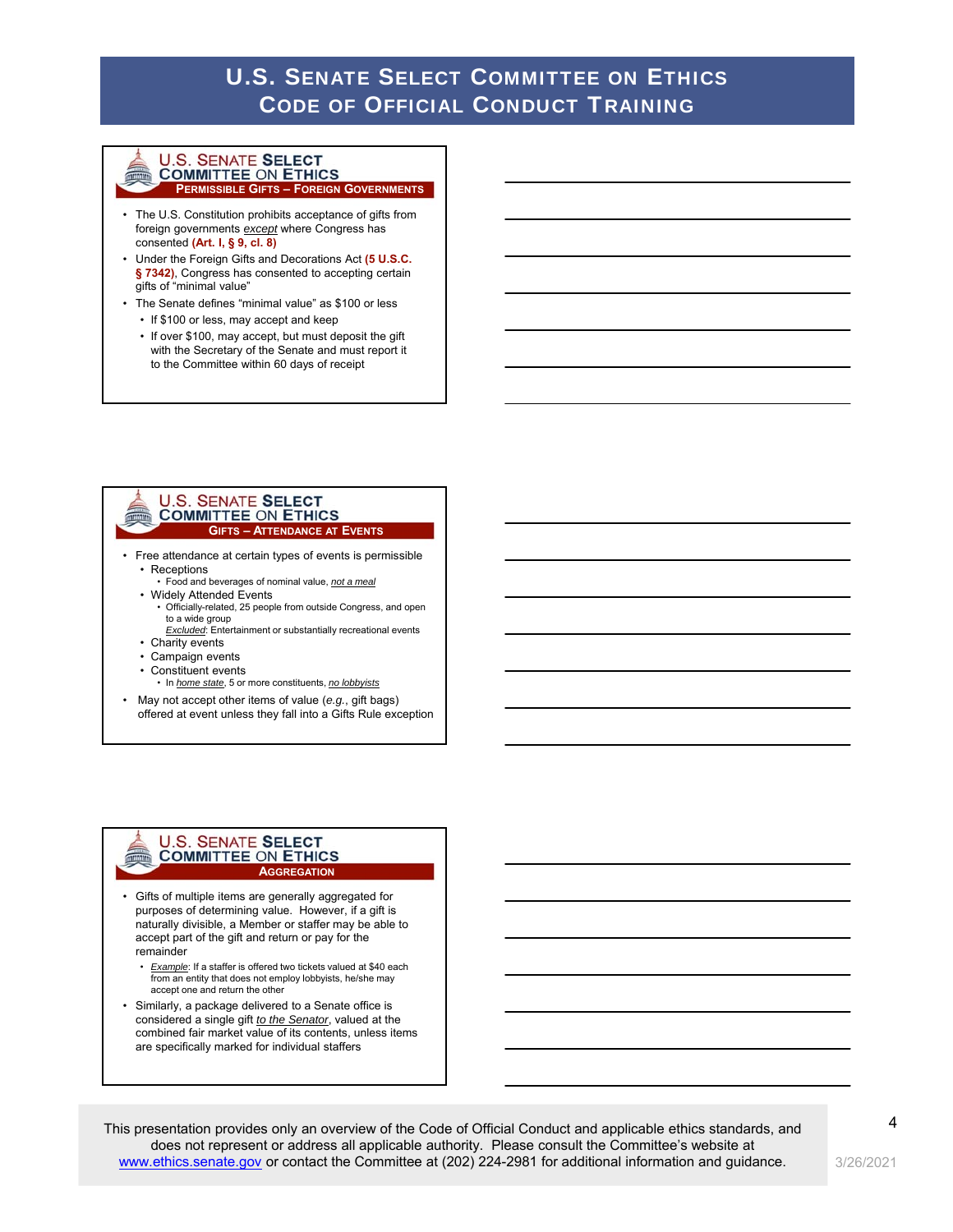#### **U.S. SENATE SELECT COMMITTEE ON ETHICS HANDLING IMPERMISSIBLE GIFTS**

- *Refuse* or *return* impermissible gifts
	- May use the frank to return
	- Perishable gifts (*e.g*., flowers, food) may be discarded or donated to charity if impracticable to return
- Or *pay fair market value* 
	- Use face value for tickets to sporting or entertainment events
	- If no face value, you must generally use the highest ticket price for the event
	- Flights on private planes have a specific valuation method assigned by federal law

#### **U.S. SENATE SELECT COMMITTEE ON ETHICS BRIBES AND ILLEGAL GRATUITIES**

- *Refuse* any gift that is offered in connection with an official action taken or being sought
- Such a gift may constitute a bribe or illegal gratuity under federal criminal law **(18 U.S.C. § 201)**

#### **U.S. SENATE SELECT COMMITTEE ON ETHICS ELECTRIC SOLICITATION**

- As a general rule, you *may not* solicit anything of value **(5 U.S.C. § 7353)**
	- You *may* solicit for a *charitable organization* (501(c)(3)) if the solicitation is made in your *personal capacity*
		- Must be done on your own time
		- May not use any official resources
		- May not imply any Senate endorsement or involvement
		- May not target lobbyists or foreign agents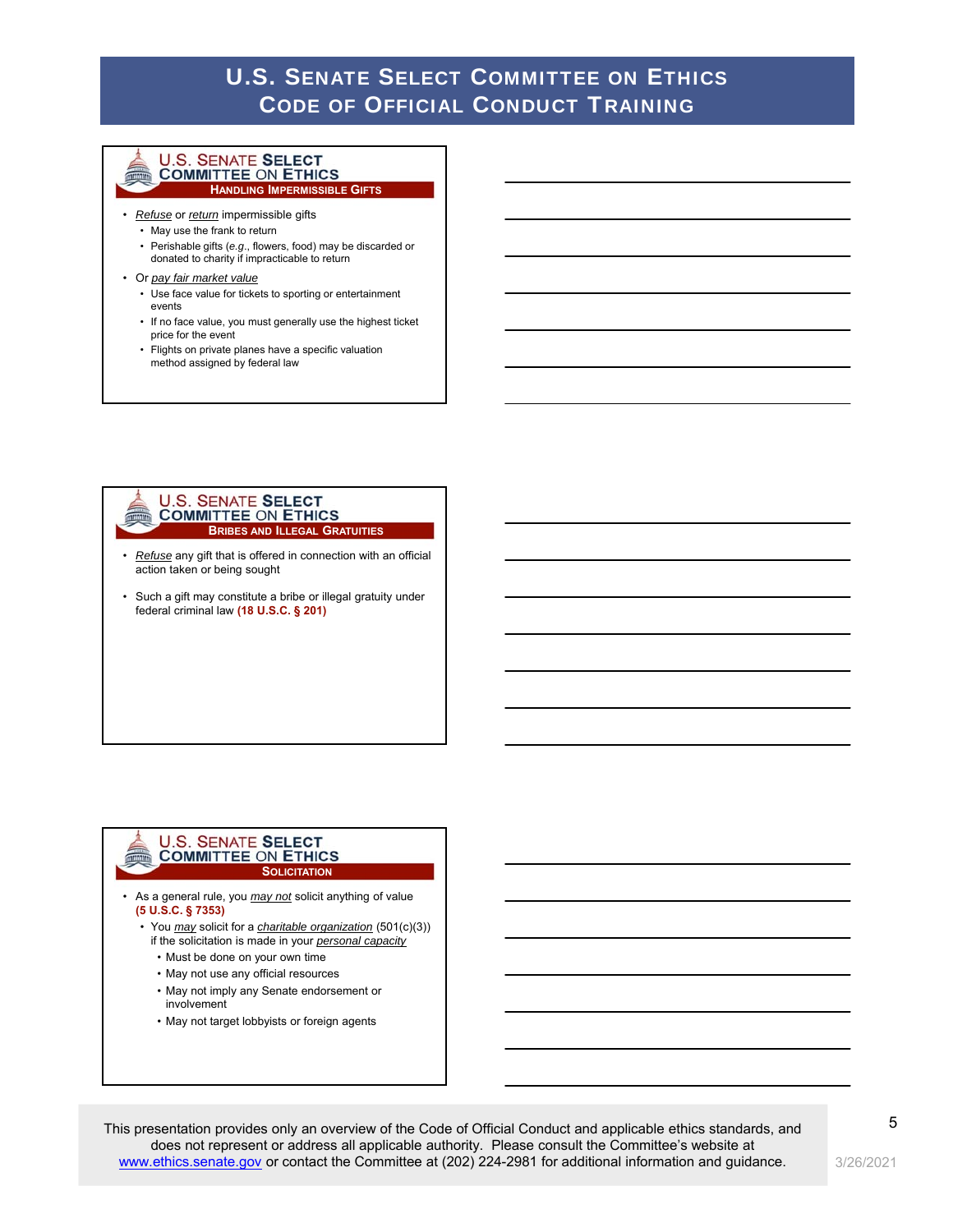

#### **U.S. SENATE SELECT COMMITTEE ON ETHICS AUGUR PRIVATELY-SPONSORED TRAVEL**

- Must obtain *written pre-approval* from the Committee *for each and every traveler*
- Must submit requests for approval *at least 30 days* before the start date of the trip
- Must file post-travel disclosure *within 30 days* of the last day of the trip
- There are significant restrictions on accepting travel expenses from private entities that retain or employ lobbyists or foreign agents
- Forms, checklists, and guidance are available on our website—www.ethics.senate.gov

#### **U.S. SENATE SELECT COMMITTEE ON ETHICS THE REAL PRE-APPROVAL EXCEPTIONS**

- Committee *pre-approval is not required* for travel paid for by:
	- Senate
	- Federal, state, or local government entities
	- Campaign committees
	- Foreign governments pursuant to MECEA and FGDA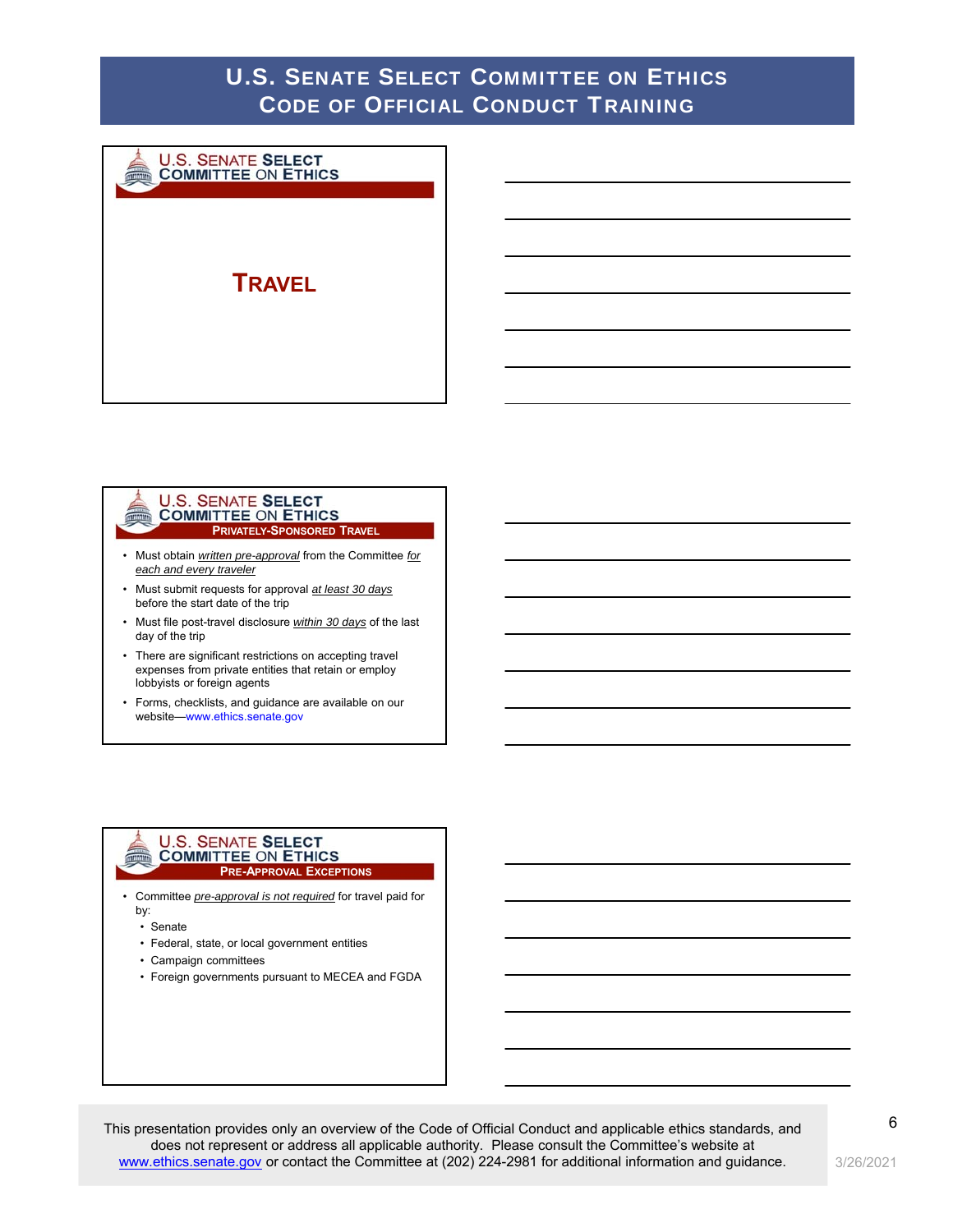#### **U.S. SENATE SELECT COMMITTEE ON ETHICS FOREIGN GOVERNMENT TRAVEL**

- Mutual Educational and Cultural Exchange Act (MECEA) **(22 U.S.C. § 2451** *et seq***.)**
	- Must be approved by the State Department
	- Must be disclosed on Financial Disclosure Report
- Foreign Gifts and Decorations Act (FGDA) **(5 U.S.C.**
- **§ 7342)**
	- Must be reported to the Committee on an FGDA form within 30 days of the travel



### **U.S. SENATE SELECT COMMITTEE ON ETHICS GENERAL PRINCIPLES – NO "CASHING IN"**

- **Senate Rule 37.1** No receiving compensation or any other benefit from influence improperly exerted from your Senate position
- **Senate Rule 37.4** No using Senate position to aid legislation where a principal purpose is to further the pecuniary interest of you, your immediate family, or a limited class of persons or entities of which you or your immediate family members are a part
- **Senate Rule 37.7** Committee staff paid at a rate of \$25,000 or more and employed for more than 90 days must divest of any substantial holdings which may be directly affected by the actions of the employing committee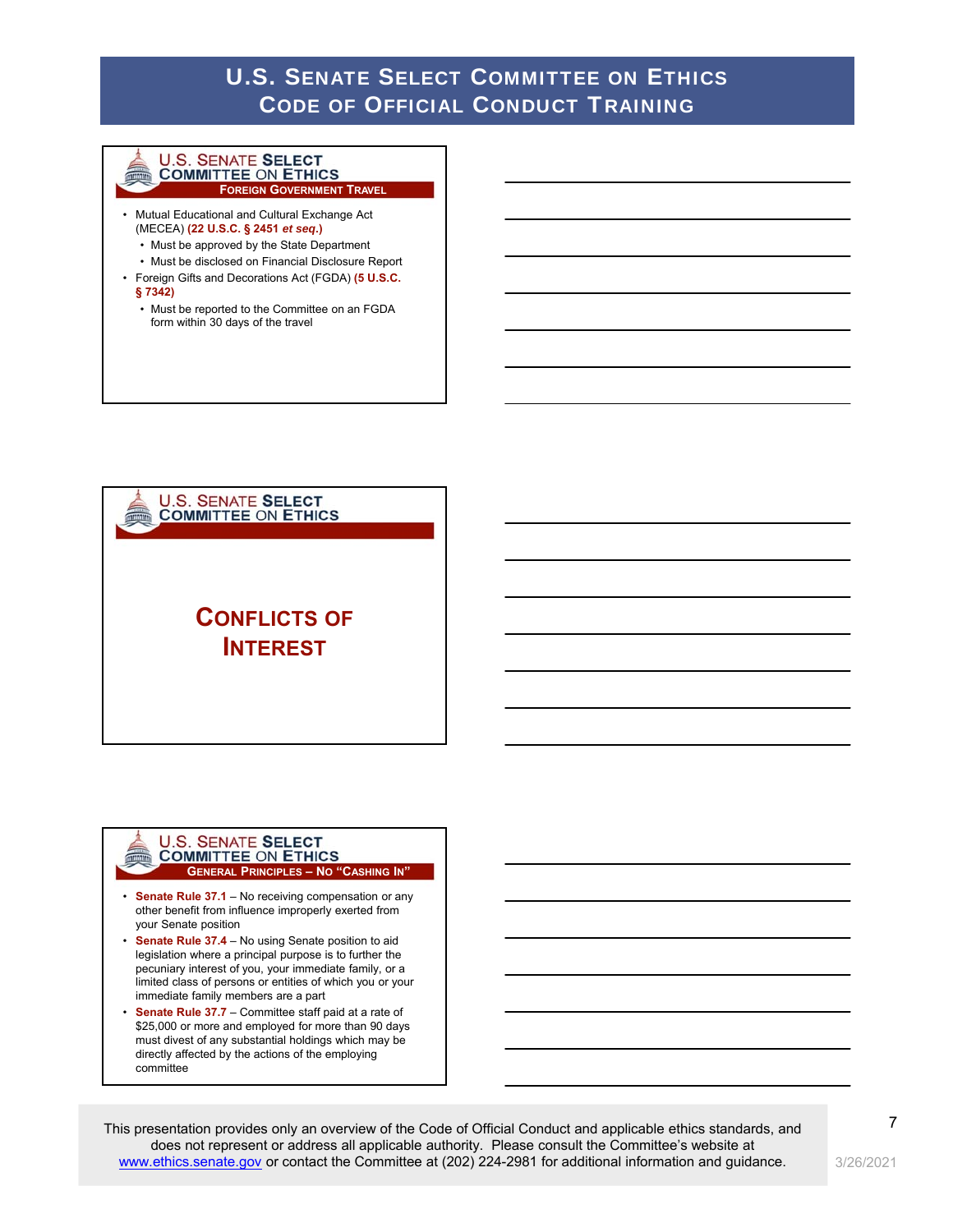#### **U.S. SENATE SELECT COMMITTEE ON ETHICS GENERAL PRINCIPLES – OUTSIDE POSITIONS**

- **Senate Rule 37.2**  Must refrain from any outside activity that could create a conflict or even the appearance of a conflict with your official duties
	- May not engage in an outside activity that is inconsistent or in conflict with the conscientious performance of your official duties
- **Senate Rule 37.3**  Must get your supervising Senator's approval to engage in any outside activity
	- Must report the outside activity to your supervising Senator at the start of the activity and each year thereafter on May 15<sup>th</sup>

#### **U.S. SENATE SELECT COMMITTEE ON ETHICS SPECIFIC ACTIVITIES – OUTSIDE INCOME**

- Members, officers, and employees paid at a rate of \$132,552 (CY 2021) or more are subject to an outside earned income limit of \$29,595 (CY 2021)
	- May not earn more than this limit from all outside sources combined
- "Rate of pay" may be different than gross pay
	- *Example*: A staffer who works half-time (50%) and earns an annual gross salary of \$70,000 is earning a *rate of pay* of \$140,000 (\$70,000 x 2)

#### **U.S. SENATE SELECT COMMITTEE ON ETHICS FOR 1999 SPECIFIC ACTIVITIES – PROFESSIONAL SERVICES**

- **Senate Rule 37.5 –** All Members, officers, and employees paid at a rate of \$25,000 or more and employed for more than 90 days in a calendar year are subject to "professional services" restrictions
- Professional services involve a duty to an outside entity or client, and include:
	- Law

**THE REAL** 

- Medicine
- Engineering
- Architecture
- Real estate
- Insurance • Consulting
- Any other position involving a fiduciary duty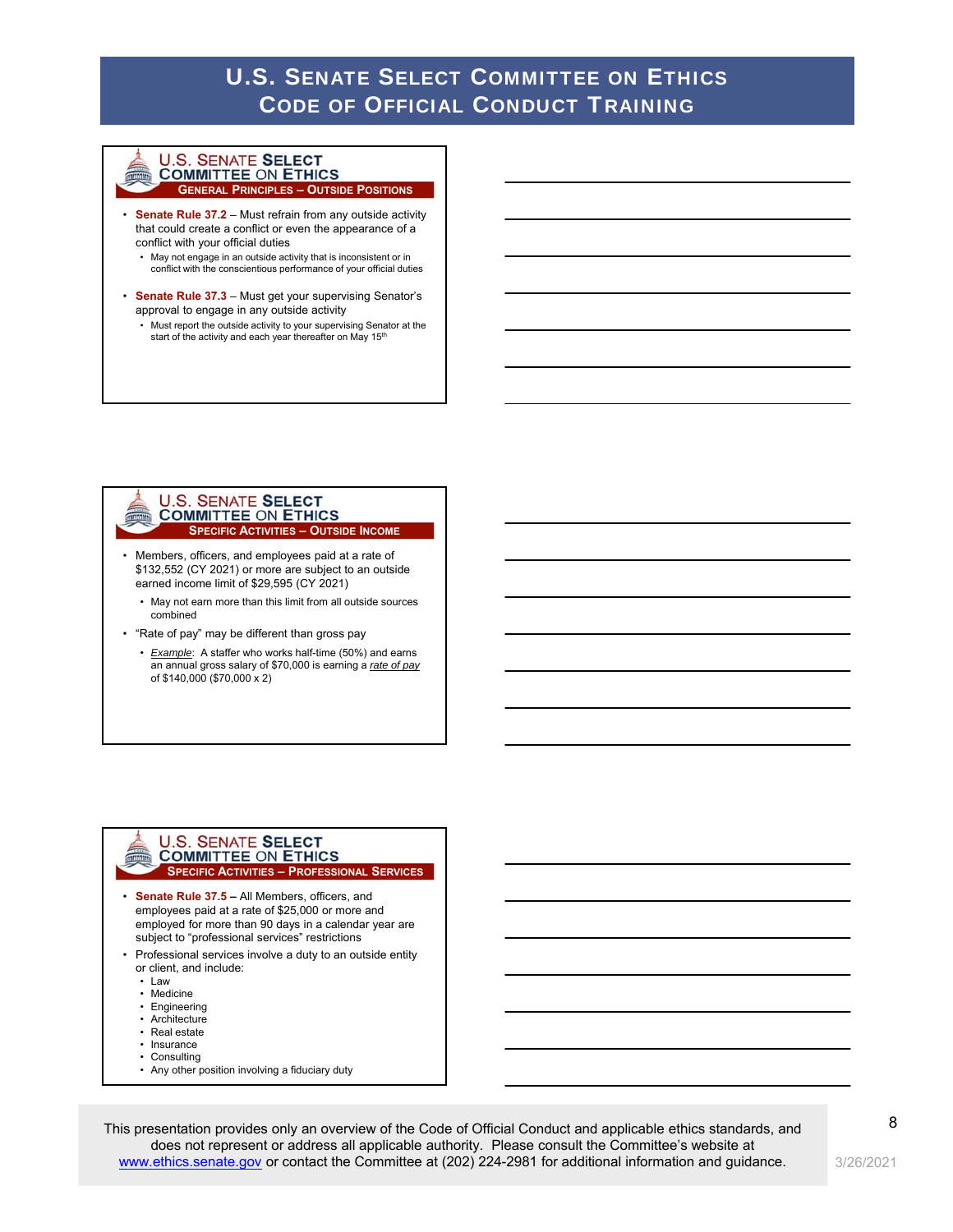#### **U.S. SENATE SELECT COMMITTEE ON ETHICS SPECIFIC ACTIVITIES – PROFESSIONAL SERVICES**

- Members, officers, and employees paid at a rate below the threshold (\$132,552 for CY 2021):
	- May not affiliate for the purpose of providing professional services for compensation, but *may* practice a profession as a solo practitioner
	- May not permit their names to be used by outside entities providing professional services for compensation

#### **U.S. SENATE SELECT COMMITTEE ON ETHICS SPECIFIC ACTIVITIES – PROFESSIONAL SERVICES**

- Members, officers, and employees paid at a rate at or above the threshold (\$132,552 for CY 2021) are subject to the following *additional* restrictions:
	- May not provide professional services for compensation, regardless of affiliation with a firm
	- May not receive compensation for affiliation or employment, *in any capacity*, with a firm, partnership, association, corporation, or other entity which provides professional services involving a fiduciary relationship
- Pro bono professional services are not barred by Rule 37.5 so long as no entity receives payment for the services (*e.g.*, a doctor may provide uncompensated medical care at a free clinic)

#### **U.S. SENATE SELECT COMMITTEE ON ETHICS SPECIFIC ACTIVITIES – BOARDS**

- **Senate Rule 37.6**  Generally, Members, officers, and employees paid at a rate of \$25,000 or more and employed for more than 90 days in a calendar year:
	- **X** MAY NOT
		- Serve as an officer or member of the board of any publiclyheld or publicly-regulated company
	- **MAY**
		- Serve as an uncompensated officer or board member of: • Organizations that are tax-exempt under § 501(c)(3)
			- Organizations that are principally available to Members, officers, and employees of the Senate and their families (*e.g.*, Senate Credit Union)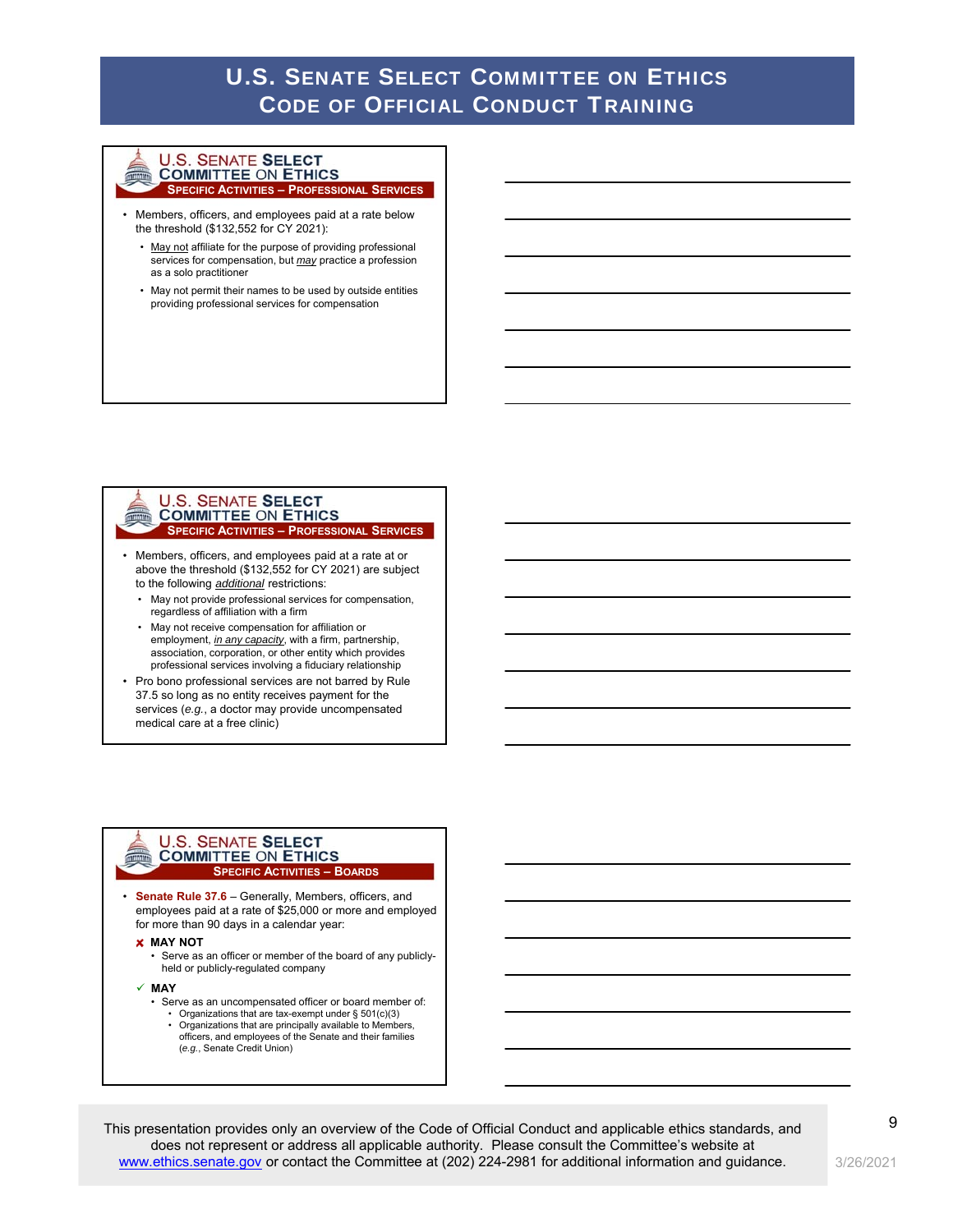#### **U.S. SENATE SELECT COMMITTEE ON ETHICS SPECIFIC ACTIVITIES – BOARDS**

- Board member and officer positions that involve a fiduciary duty are subject to heightened scrutiny under **Senate Rules 37.2 and 37.3**
- Generally, you may not serve as a board member or officer if:
	- The work of the organization overlaps with your Senate duties
	- The organization receives federal funding

### **U.S. SENATE SELECT COMMITTEE ON ETHICS SPECIFIC ACTIVITIES – HONORARIA**

- Members, officers, and employees *may not accept payment* for a speech, appearance, or article (other than a book) **(Senate Rule 36; 5 U.S.C. app. § 501)**
- In lieu of honoraria, a donation of up to \$2,000 may be made directly to a  $\S$  501(c)(3) charity, subject to the following limitations:
	- You may not direct the donation to a charity from which you or an immediate family member draws any financial benefit
	- You may not take a personal tax deduction

**MITALITY** 

**THE REAL** 

- You must report donations made by a lobbyist or foreign agent to the Secretary of the Senate within 30 days
- You must report the donation on your Financial Disclosure Report

#### **U.S. SENATE SELECT COMMITTEE ON ETHICS SPECIFIC ACTIVITIES – TEACHING**

- **Senate Rule 37.5(b)** Members, officers, and employees paid at a rate of \$132,552 (CY 2021) or more may not teach for compensation without *prior written approval from the Committee*
- For employees paid below this threshold, Committee approval is not required, but, as with all outside activities:
	- Must get supervising Senator's permission
	- Must ensure no violation of honoraria ban
	- May not use Senate resources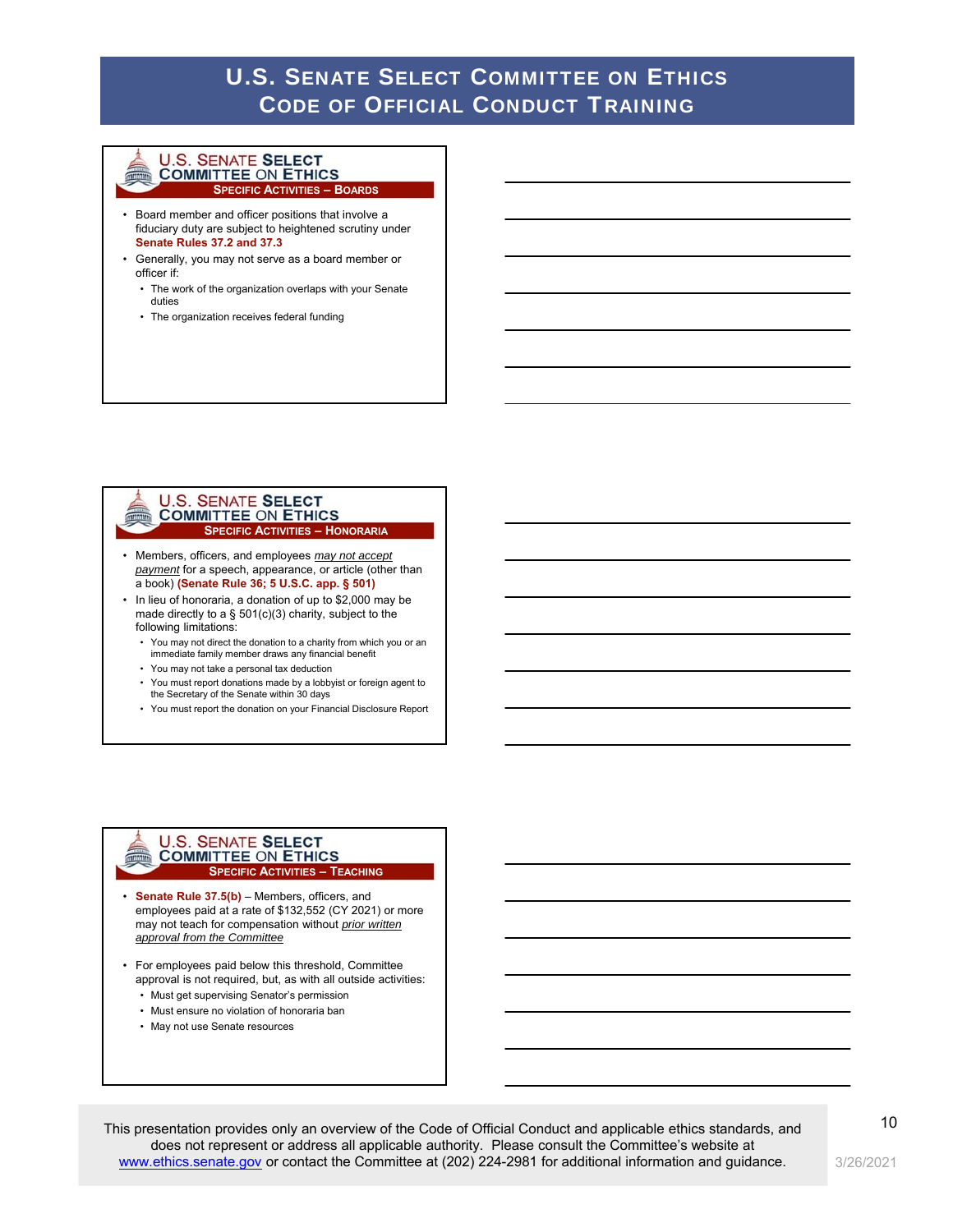#### **U.S. SENATE SELECT COMMITTEE ON ETHICS SPECIFIC ACTIVITIES – POSITIONS INVOLVING GOVERNMENT ENTITIES**

- In matters in which the U.S. is a party or has an interest, you *may not*:
	- Act as an agent or attorney **(18 U.S.C. § 205)**
	- Demand, seek, receive, accept, or agree to receive or accept any compensation for any representational services rendered by you or by another **(18 U.S.C. § 203)**
- For outside positions with the federal government or a state or local government, both elected and non-elected, contact the Committee for guidance

### **U.S. SENATE SELECT SPECIFIC ACTIVITIES – SPOUSE & FAMILY MEMBER LOBBYING**

T

- **Senate Rule 37.11** Generally, must avoid any lobbying contact with a Member's spouse or family member who is a registered lobbyist or is employed or retained by an entity that employs or retains registered lobbyists
- For other questions regarding spouse or immediate family member activities, contact the Committee for guidance

### **U.S. SENATE SELECT COMMITTEE ON ETHICS INSIDER TRADING – DUTY OF TRUST**

- Insider trading laws make illegal the purchase or sale of a security on the basis of material nonpublic information in breach of a duty of trust or confidence
- The STOCK Act affirmed that Members and employees of Congress owe "a duty arising from a relationship of trust and confidence to the Congress, the United States Government, and the citizens of the United States with respect to material, nonpublic information derived from such person's position"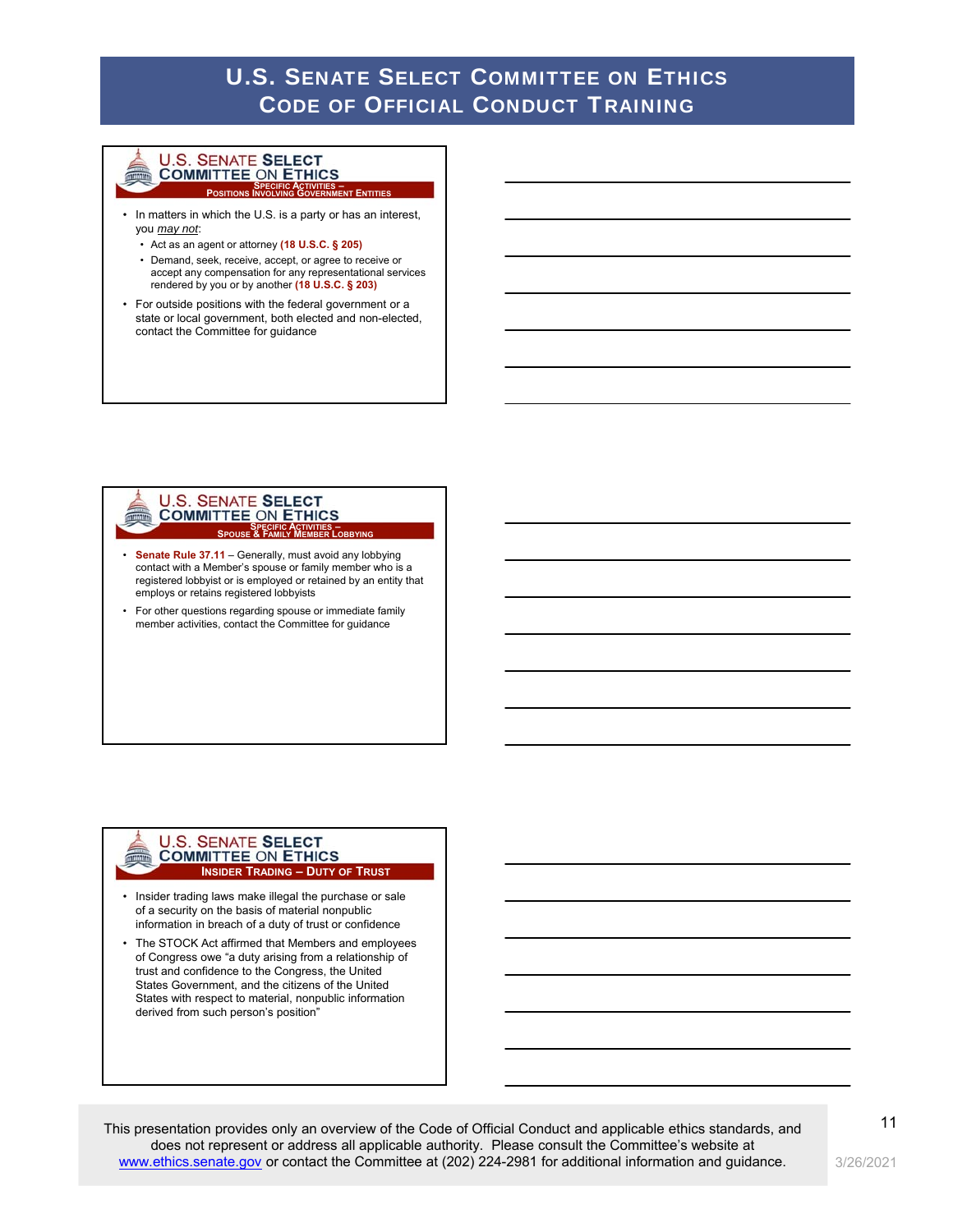#### **U.S. SENATE SELECT COMMITTEE ON ETHICS INSIDER TRADING – TIPPING**

- Insider trading laws also prohibit "tipping"
- "Tipping" is giving material, nonpublic information in violation of a duty of trust or confidence to another person who trades on the information
- Both the "tipper" and the "tippee" can be liable for violations

#### **U.S. SENATE SELECT COMMITTEE ON ETHICS INSIDER TRADING – IPOS**

**MITALITY** 

**ELECTRIC** 

- Members, officers, and employees paid at a rate above \$132,552 for CY 2021 are prohibited from participating in an Initial Public Offering ("IPO") that is not generally available to the public
- Most IPOs are not generally available to the public

#### **U.S. SENATE SELECT COMMITTEE ON ETHICS FUTURE EMPLOYMENT**

- Members, officers, and employees are generally permitted to seek future employment while still employed by the Senate, provided:
	- No use of Senate resources, including time and office space
	- No tie between official action and promise of future employment
- Members, officers, and employees paid at a rate of \$132,552 (CY 2021) or more must make appropriate disclosures on their Financial Disclosure Reports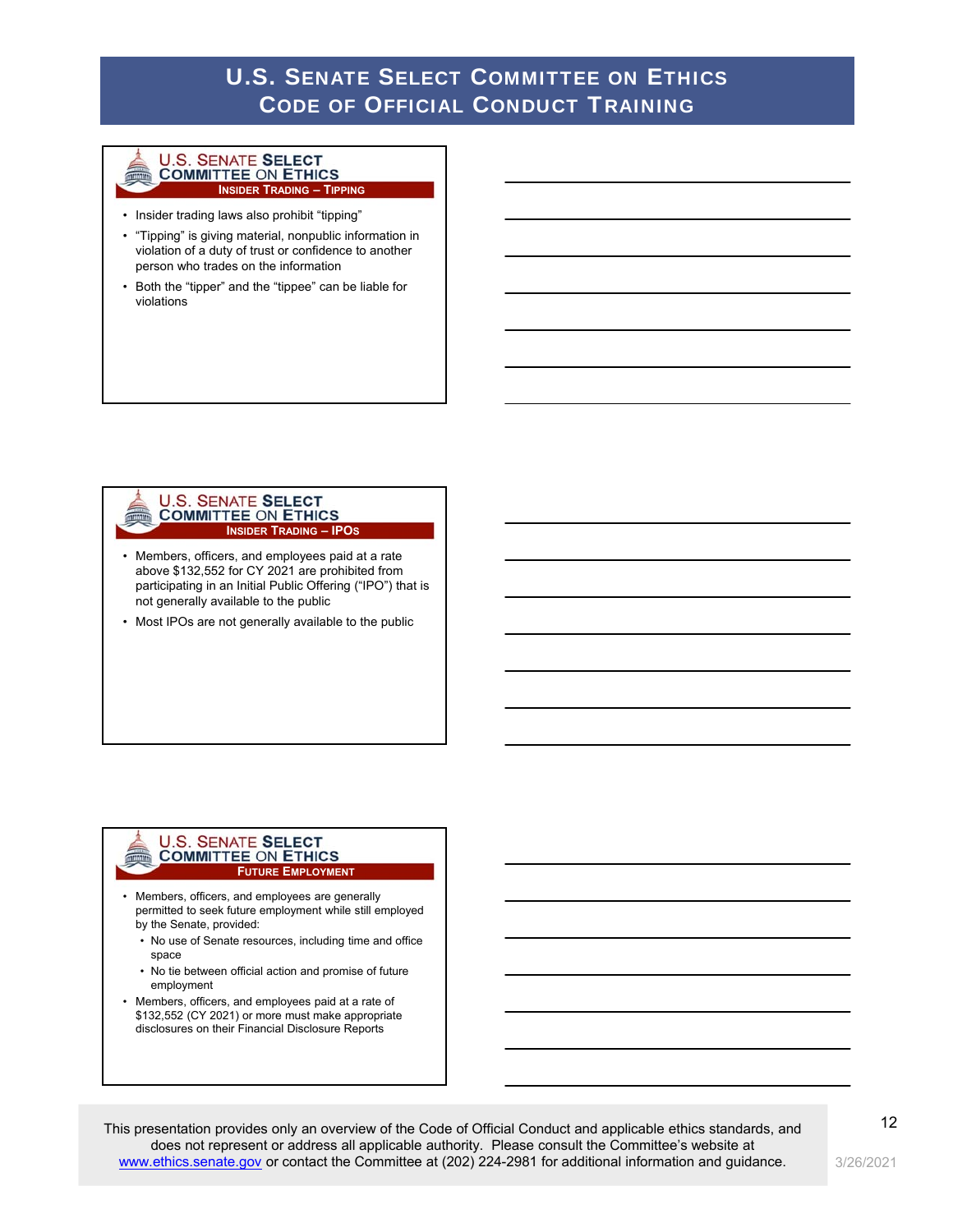#### **U.S. SENATE SELECT COMMITTEE ON ETHICS FUTURE EMPLOYMENT – DEFINITIONS**

- A "negotiation" is the discussion of terms and conditions of employment after an offer has been made and the Member, officer, or employee is considering accepting
- An "employment arrangement" begins when an offer has been made and accepted

### **U.S. SENATE SELECT COMMITTEE ON ETHICS FUTURE EMPLOYMENT – MEMBERS**

- Members must file a *signed public statement* with the Secretary of the Senate within 3 business days after the commencement of negotiations or arrangements for private employment or compensation **(Senate Rule 37.14(a))**
	- Members required to file this public statement *must* also: • Recuse themselves whenever there is a conflict of interest or the appearance of a conflict with respect to the prospective employer
	- *Notify the Committee in writing* of such recusal

**MITALITY** 

• For future employment involving lobbying, Members must wait until *after* their successor is elected to enter negotiations or employment arrangements **(Senate Rule 37.14(b))**

### **U.S. SENATE SELECT COMMITTEE ON ETHICS FUTURE EMPLOYMENT – STAFF**

- Senate employees paid at a rate of \$130,500 (CY 2021) or more must: **(STOCK ACT; Senate Rule 37.14(c))**
	- *Notify* the Committee in writing within 3 business days after the commencement of negotiations or arrangements for private employment or compensation
	- *Recuse* themselves from all official matters involving any prospective private employer whenever there is a conflict of interest or the appearance of a conflict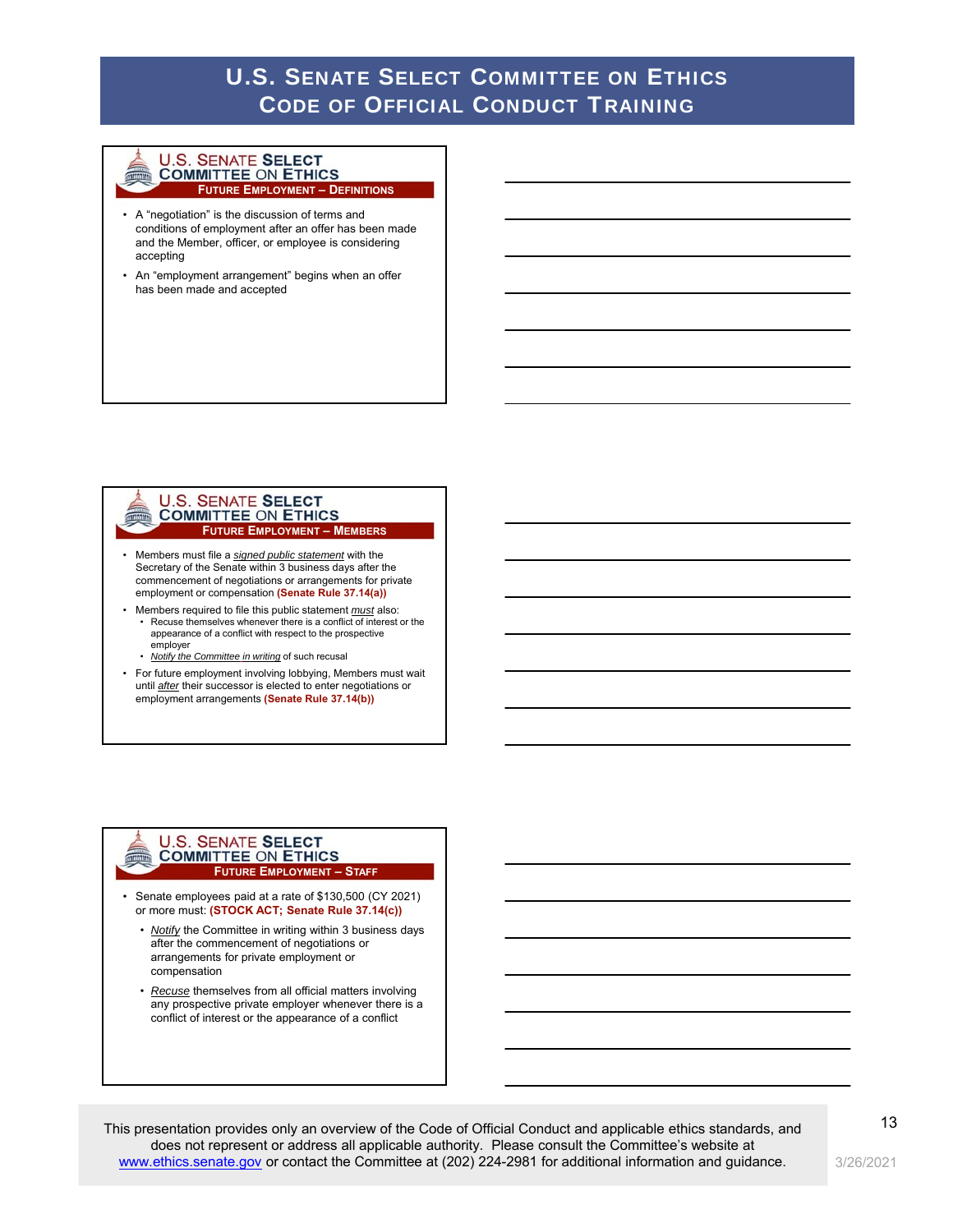#### **U.S. SENATE SELECT COMMITTEE ON ETHICS POST-EMPLOYMENT – MEMBERS**

• Members may not:

**THE REAL** 

- Communicate with or appear before any Member, officer, or employee of the *House, Senate, or other legislative office*, on behalf of a third party, seeking official action, for *two years* **(18 U.S.C. § 207)**
- Lobby the Senate for *two years* **(Senate Rule 37.8)**

#### **U.S. SENATE SELECT COMMITTEE ON ETHICS POST-EMPLOYMENT – SENIOR STAFF**

- Officers and employees paid at a rate of \$130,500 (CY 2021) or more for 60 days or more in the preceding year *may not*:
	- Communicate with or appear before any Member, officer, or employee of the *Senate*, on behalf of a third party, seeking official action, for *one year* **(18 U.S.C. § 207)**
	- Lobby the Senate for *one year* **(Senate Rule 37.9)**
- Salary "look back" is one year from when you leave the Senate, not the calendar year
- *A bonus may subject you to these restrictions*

#### **U.S. SENATE SELECT COMMITTEE ON ETHICS POST-EMPLOYMENT – ALL OTHER STAFF**

- Employees paid at a rate below \$130,500 (CY 2021) **(Senate Rule 37.9):**
	- *Personal office staff* may not lobby their office for one year
	- *Committee staff* may not lobby the Members or staff of that committee, including all subcommittees thereof, for one year
		- Ban applies to all Members who were on the Committee at the time the staff member left the Senate and to Members who join the Committee during the one-year ban period
	- *Personal office staff with substantive committee responsibilities*: • May not lobby their personal office for one year
		- May not lobby the committee Members and staff for one year from the date the staffer last performed services for the committee
	- *Leadership staff* may not lobby any Member or staff of the leadership of the same party (including the personal staff of the leadership Member employing the staffer) for one year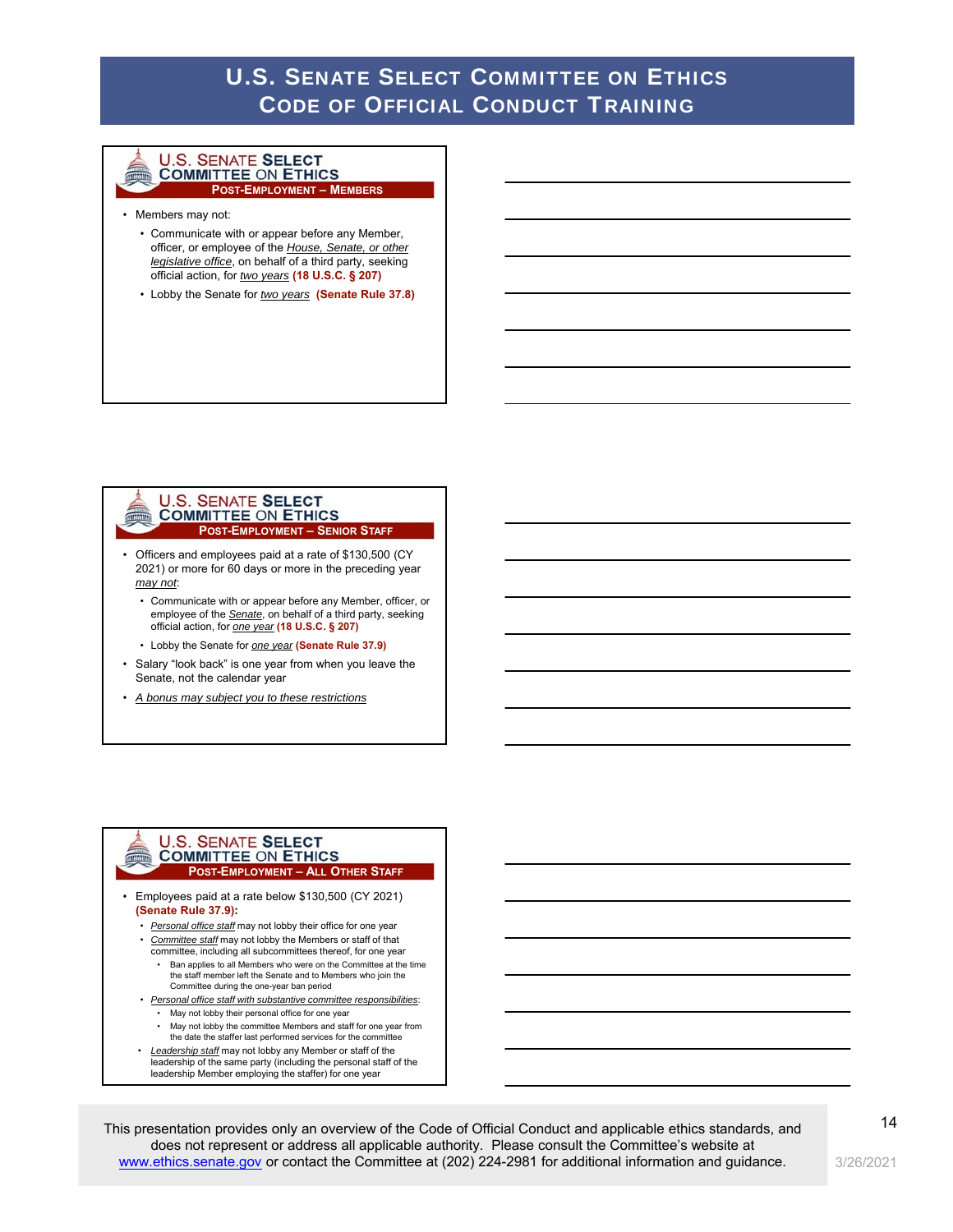#### **U.S. SENATE SELECT COMMITTEE ON ETHICS POST-EMPLOYMENT – AIDING FORMER STAFF**

- *May not aid* former Members, officers, or employees in violating the post-employment restrictions
	- No "informational request" exception
	- No exception for action the office would have taken anyway
- Handling prohibited contacts:
	- Consult the Secretary of the Senate's list to see if individual is subject to the federal criminal law ban • https://www.senate.gov/legislative/lobbyingdisc.htm
	- Contact the Committee for guidance
	- Refer the individual to the Committee for guidance



### **U.S. SENATE SELECT COMMITTEE ON ETHICS FINANCIAL DISCLOSURE**

- Financial disclosure is a mechanism for monitoring and deterring conflicts of interest
- Financial disclosure is *required by federal law and Senate Rule* **(Ethics in Government Act; STOCK ACT; Senate Rule 34)**
- All filers *must* obtain an *e*FD account
- The Committee's website has detailed information about:
	- Who must file

**MARINE** 

- What information must be disclosed
- When reports must be filed
- How to obtain an *e*FD account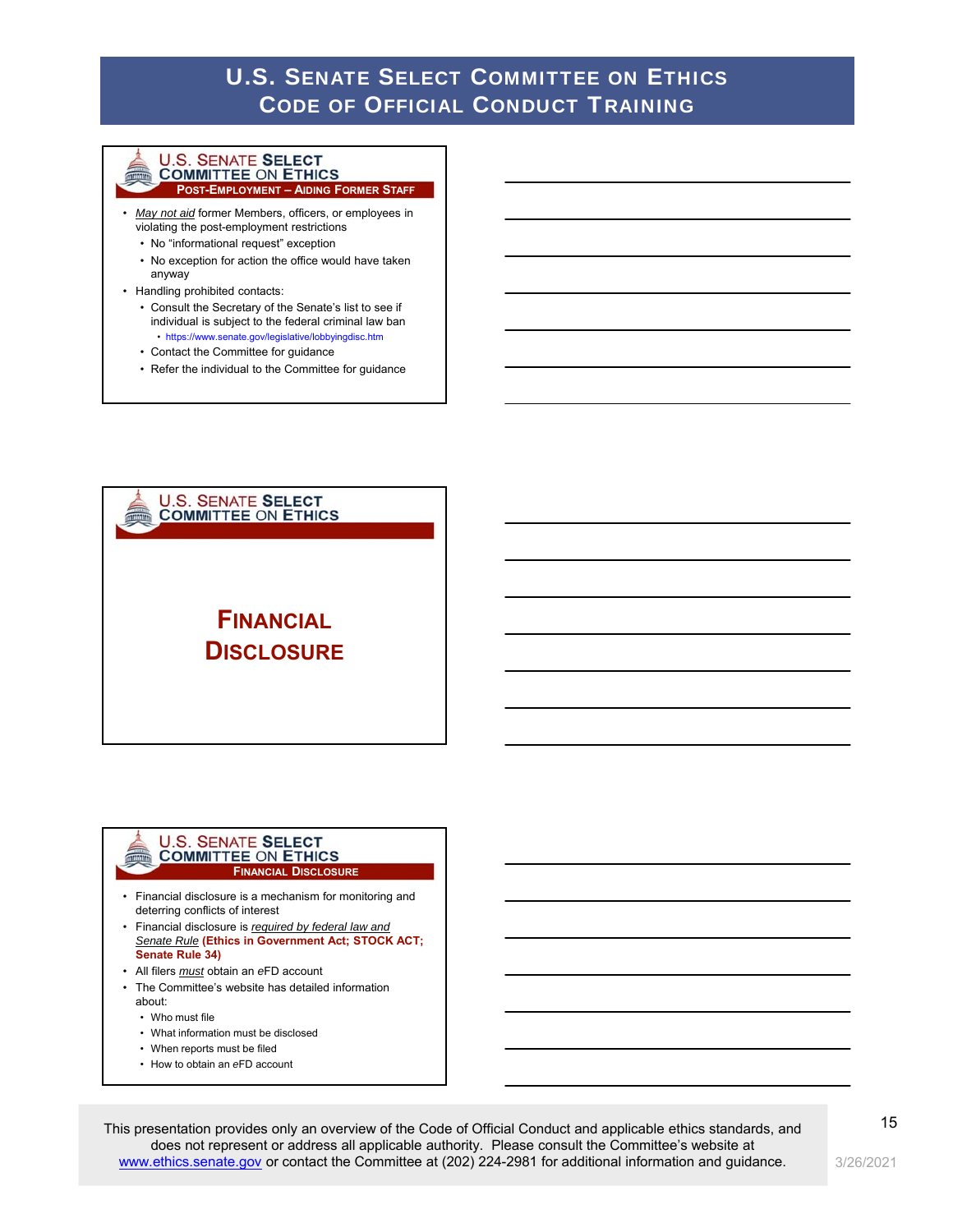#### **U.S. SENATE SELECT COMMITTEE ON ETHICS WHO MUST FILE?**

- The following individuals *must* file Financial Disclosure Reports:
	- Members and officers
	- Candidates
	- Employees paid at a rate of \$132,552 (CY 2021) or more
		- Fellows, detailees, and interns are required to file with the Senate if the salary they receive from an outside organization meets this threshold, *even if they already file with their home agency*
	- Political Fund Designees, regardless of salary
- *It is your responsibility to know if you must file*

#### **U.S. SENATE SELECT COMMITTEE ON ETHICS WHAT/WHEN THEY MUST FILE**

- Filers must file the following reports at the following times:
	- New Filer Report: Due within 30 days of assuming the filing position
		- Current staff may become filers due to a pay raise
		- Political Fund Designees (PFDs) do not need to file New Filer Reports • Candidates and most Senators file "Candidate Reports" instead of New Filer Reports
	- Annual Reports: Due annually, no later than May 15<sup>th</sup>
	- Termination Report: Due within 30 days of leaving the filing position, including when leaving Senate employment
- Filers may request extensions of up to 90 days via *e*FD
- *Late reports are subject to a mandatory \$200 penalty*

#### **U.S. SENATE SELECT COMMITTEE ON ETHICS PERIODIC TRANSACTION REPORTS (PTRS)**

- Additionally, *at the time transactions occur*, most financial disclosure filers must file Periodic Transaction Reports (PTRs) for transactions in excess of \$1,000 of certain assets
- The PTR requirement applies to the purchase, sale, and exchange of:
	- Stocks
	- Bonds

**THE REAL** 

- Commodity futures
- Other securities
- But does *not* apply to:
	- Real property
	- U.S. Treasury securities
	- Excepted Investment Funds (EIFs), such as mutual funds and exchange traded funds (ETFs)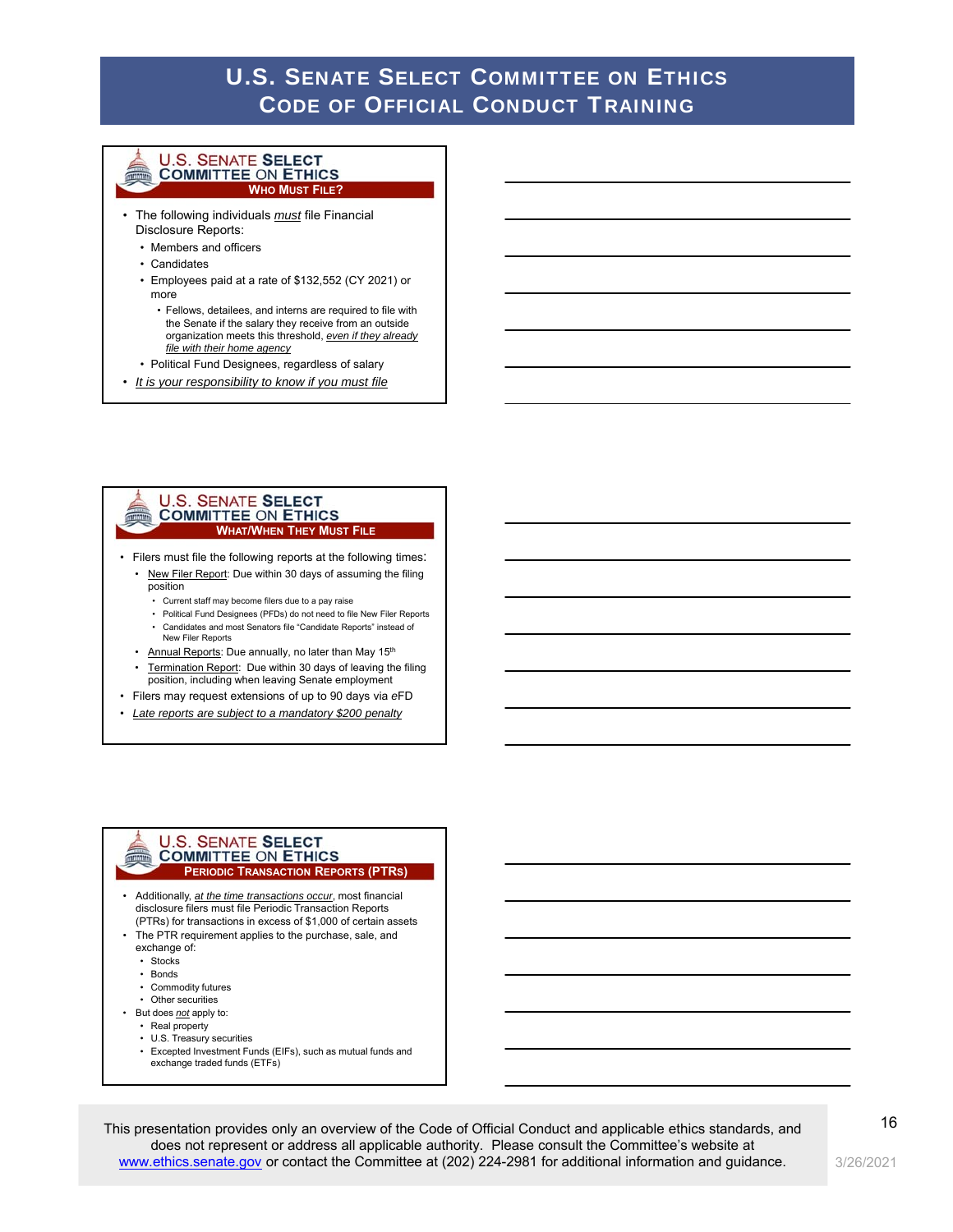#### **U.S. SENATE SELECT COMMITTEE ON ETHICS PTR DUE DATES**

- PTRs must be filed *no later than 30 days* after receiving notification of the transaction, *but in no case later than 45 days* after such transaction
	- *Notification* occurs when a filer receives a written communication that a transaction has occurred (*e.g.*, an email from a financial advisor or a monthly account statement)
	- The filing deadline applies regardless of whether you are, in fact, notified of a transaction
- To avoid penalties, ensure you receive and review financial information on at least a monthly basis
- The law does not allow extensions for PTRs
- *Late reports are subject to a mandatory \$200 penalty*

**U.S. SENATE SELECT COMMITTEE ON ETHICS** 

# **PROHIBITION OF UNOFFICIAL OFFICE ACCOUNTS**

### **U.S. SENATE SELECT PERMISSIBLE FUNDING SOURCES FOR OFFICIAL EXPENSES**

- **Senate Rule 38 –** Private donations of cash, goods, or services *may not* be used to support official activities • Includes co-sponsoring events with outside groups
	-
- Generally, official expenses may only be paid using:
	- Appropriated funds

**THE REAL** 

- Senator's personal funds
- Senator's excess principal campaign funds • Excess principal campaign funds *may not* be used for
	- Committee expenses, employee salaries, office space/furniture, office equipment and associated IT services (other than dual-purpose cell phones), or franked mail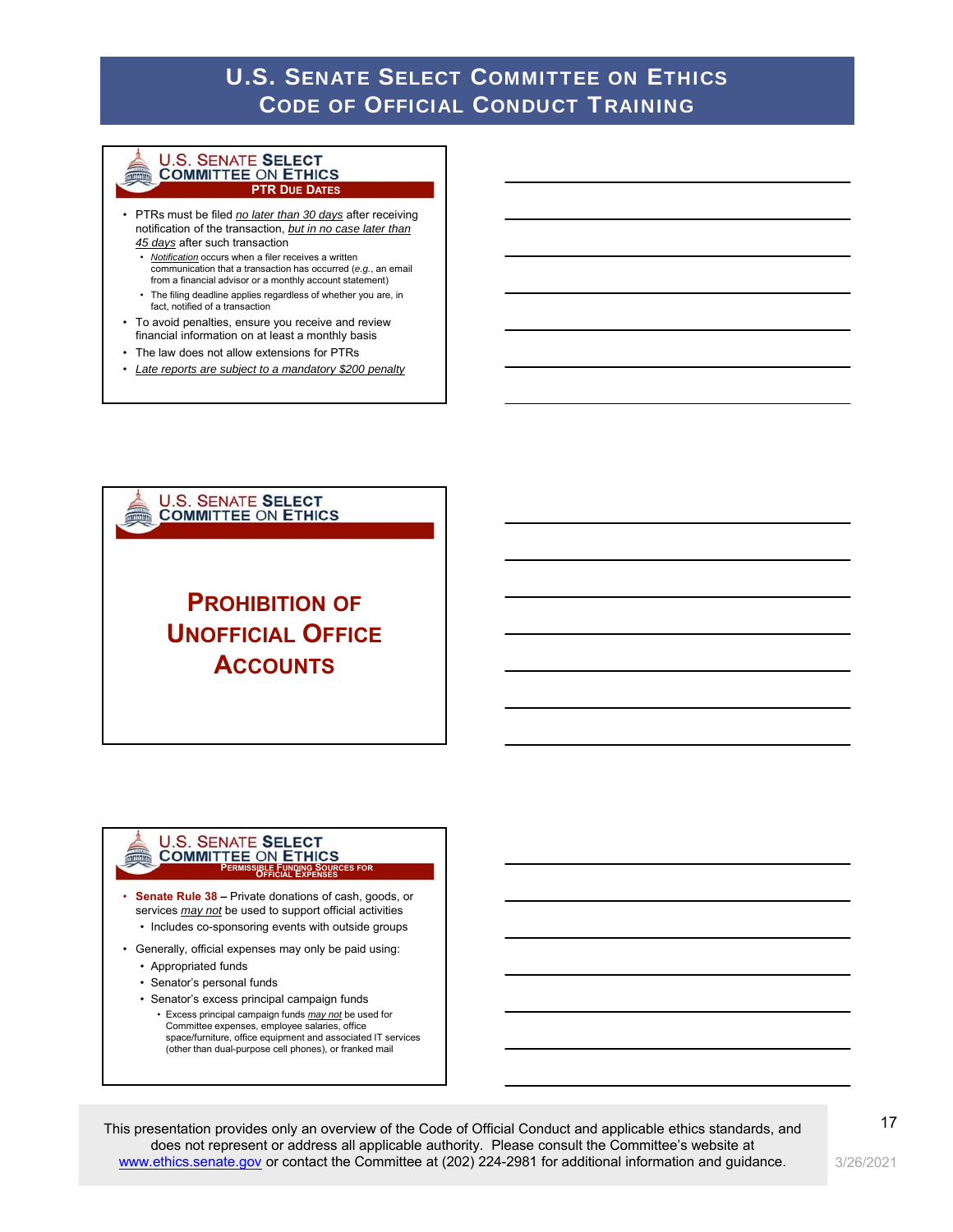#### **U.S. SENATE SELECT COMMITTEE ON ETHICS EXCEPTIONS TO THE PROHIBITION**

- Free exchange of information
	- Members may seek and accept advice on legislative issues from outside organizations
	- Outside organizations may provide ideas, information, memoranda, research, and legislative language to the Member as long as it is unsolicited
	- Senate office *may not direct or control* an outside organization to do Senate work
- Privately-sponsored travel
- Co-sponsored constituent service events



#### **U.S. SENATE SELECT COMMITTEE ON ETHICS CAMPAIGN ACTIVITY – BASIC PRINCIPLES**

- Senate resources may not be used for campaign activity **(31 U.S.C. § 1301)**
- Senate resources include:
	- Senate space (*e.g*., Dirksen cafeteria)
	- Senate equipment (*e.g*., Senate mobile device)
	- Senate staff time

**MARINE** 

- Senate title (*e.g.*, "Legislative Assistant, Senator X")
- Senate work product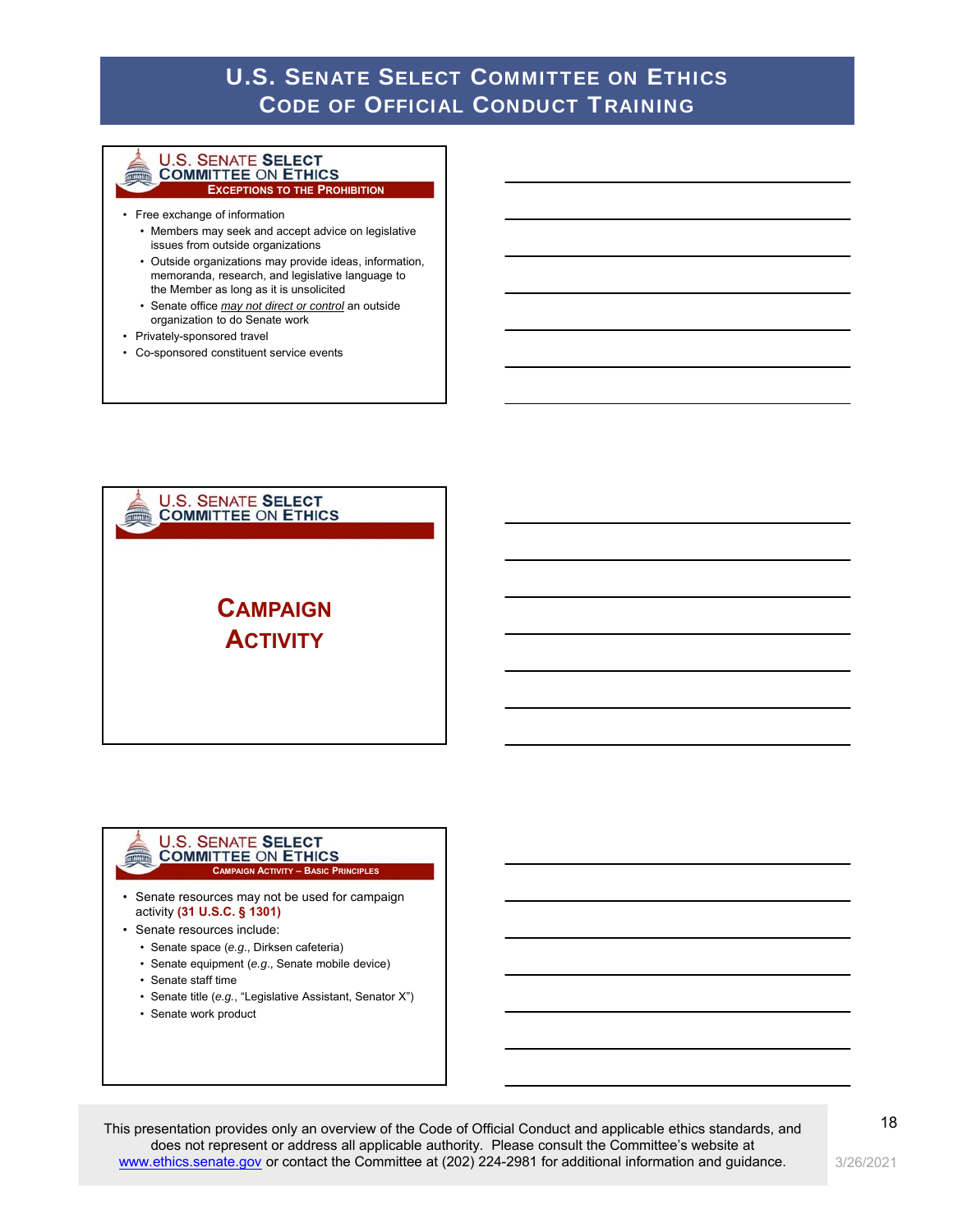#### **U.S. SENATE SELECT COMMITTEE ON ETHICS RESTRICTIONS ON SENATE STAFF – CAMPAIGN WORK**

- Officers and employees may perform paid or unpaid campaign work as follows:
	- Must be voluntary, not a condition of your Senate employment
	- Must obtain approval of your supervising Senator
	- Must be done on your own time
		- No using any official Senate resources
		- Senate may not subsidize campaign by keeping you on payroll
- Campaign income counts toward the outside earned income limit

#### **U.S. SENATE SELECT COMMITTEE ON ETHICS MITALITY**

### **RESTRICTIONS ON SENATE STAFF – CAMPAIGN CONTRIBUTIONS**

- Federal law prohibits making a contribution to your employing Senator **(18 U.S.C. § 603)**
	- The prohibition includes:
	- An "outlay," other than for personal travel expenses
	- Contributions made by your relatives from a joint account or jointly owned asset (*e.g*., your spouse writing a check from a jointly owned bank account)
- The prohibition does not include:
	- Volunteering for the campaign
	- Contributing to a multi-candidate committee or PAC (*e.g.*, DSCC or NRSC), even though some of the proceeds may eventually go to your employing Senator
		- But you *may not* specifically earmark any contribution for your employing Senator

#### **U.S. SENATE SELECT RESTRICTIONS ON SENATE STAFF – HANDLING CAMPAIGN FUNDSELECTRIC**

- Officers and most employees *may not handle* (solicit, receive, be the custodian of, or distribute) *any federal campaign funds* **(Senate Rule 41)**
	- Unique to the Senate
- Officers and employees *may*, however, assist with and attend federal campaign fundraisers, provided their role does not involve handling campaign funds
	- Hosting a fundraiser is deemed to involve handling campaign funds and is therefore prohibited
- This prohibition does not apply to state and local campaign funds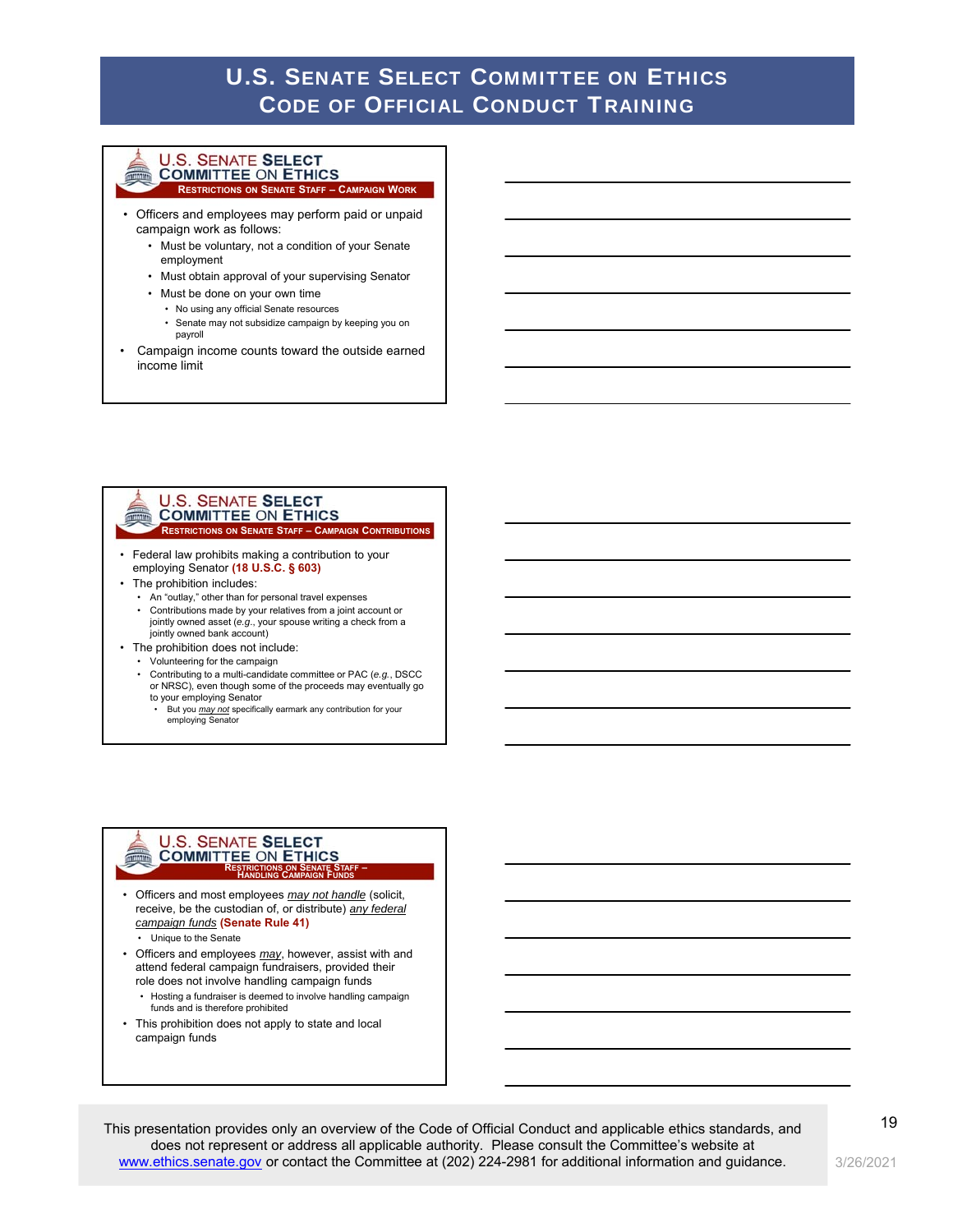#### **U.S. SENATE SELECT COMMITTEE ON ETHICS RESTRICTIONS ON SENATE STAFF – EXCEPTION FOR PFDS**

- Each Senator may designate up to 3 Political Fund Designees (PFDs) on his or her personal office staff
	- PFDs must have a salary of at least \$10,000
	- At least 1 PFD must be in the DC office
	- PFDs must file certain Financial Disclosure Reports, regardless of salary
- With the permission of their supervising Senator, PFDs *may* handle campaign funds from the following:
	- Campaign committee of employing Senator
	- Campaign committee established and controlled by a
	- Senator or group of Senators (*e.g.*, DSCC and NRSC)
	- State or local committee of a national party

### **U.S. SENATE SELECT RESTRICTIONS ON EXAMPLE ON ETHICS**

- *Contributions*: No soliciting or receiving federal, state or local campaign contributions in a federal building **(18 U.S.C. § 607)**
	- 7-day safe harbor for unsolicited contributions • *Never* accept a contribution connected to official action **(18 U.S.C. § 201)**
- *Correspondence*: For misdirected campaign calls, letters, or emails, you may either:
	- Forward the inquiry to the campaign office for action; *or*
	- Provide the campaign phone number and address to the individual seeking information
		- *May not* provide link to campaign website **(***Internet Usage Policy***)**

### **U.S. SENATE SELECT RESTRICTIONS ON THE SENATE OFFICE – LIMITED OVERLAP**

- The following types of limited overlap between the Senate office and the campaign are permissible:
	- Official and campaign schedulers may coordinate • Official scheduler *may not* schedule campaign activities (*e.g.*, RSVP to campaign events, book campaign travel)
	- Official communications staff may answer a few incidental campaign questions raised in an official briefing or interview
	- Senate office may not act as the campaign press operation • Senate office may provide a copy of public material to
	- the campaign
	- Campaign *may not* reissue materials prepared by the Senate office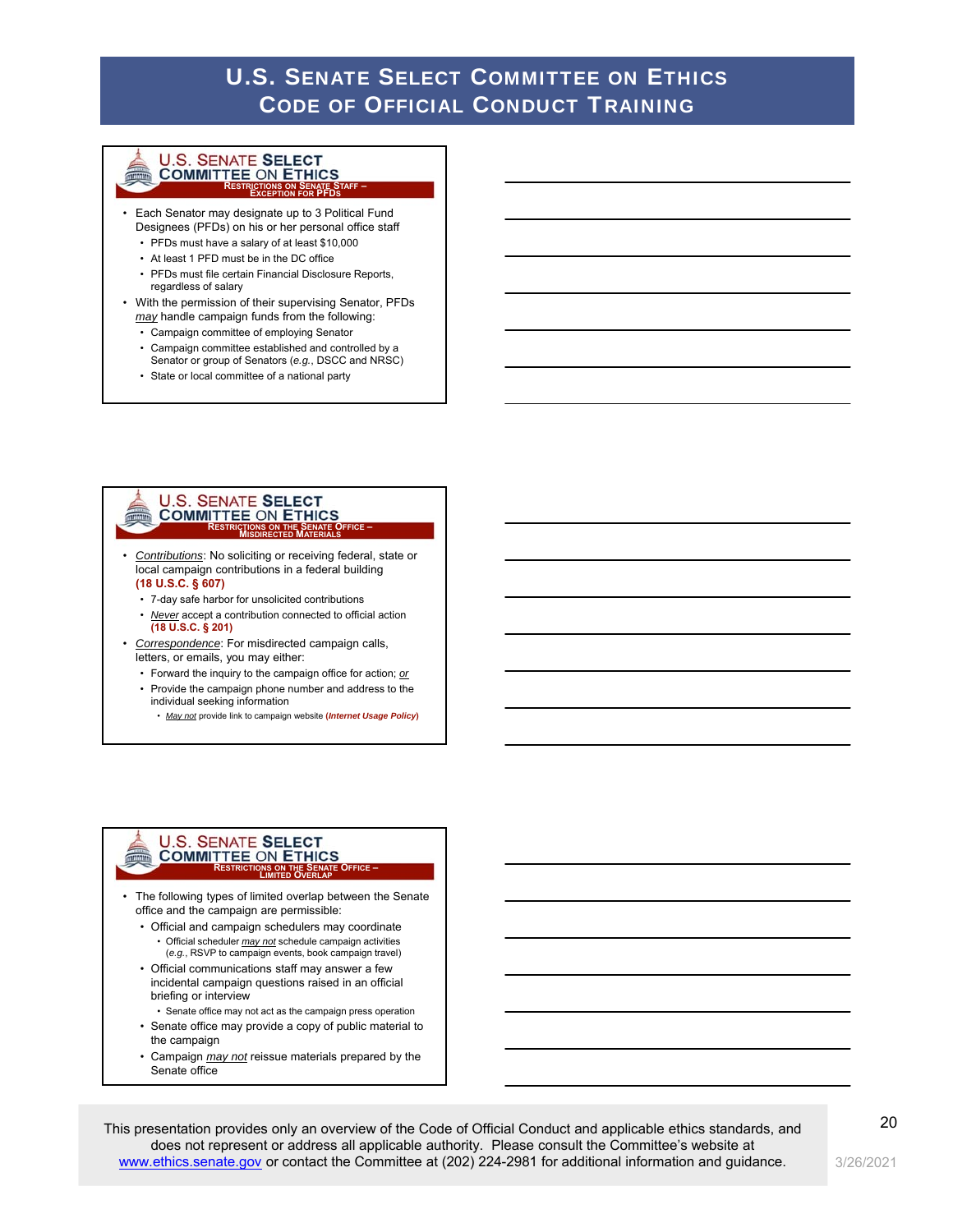### **U.S. SENATE SELECT COMMITTEE ON ETHICS RESTRICTIONS ON THE SENATE OFFICE – EVENTS**

• Never wear both "hats" at the same time

- Mixed purpose travel is permissible, but if travel involves both campaign and official events, you must pro rate all expenses to accurately reflect the purpose of the trip
- Contact the Rules Committee for questions about reimbursable travel expenses
- Contact the FEC for questions about expenditures of campaign funds

#### **U.S. SENATE SELECT COMMITTEE ON ETHICS MITALITY**

### **RESTRICTIONS ON THE SENATE OFFICE – MORATORIA**

- 60 days prior to a primary or general election the following activities are prohibited:
	- Sending mass mailings
	- Using official funds for certain travel expenses
	- Using Senate television or recording studios
	- Using official funds to maintain a mobile office
	- Sending unsolicited mass email
	- Certain use of official social media and internet
- No moratorium for primary election if it is uncontested and there is *no legal possibility* for a write-in candidate
- Contact Rules Committee for additional guidance

#### **U.S. SENATE SELECT COMMITTEE ON ETHICS** 美

# **CONSTITUENT SERVICES**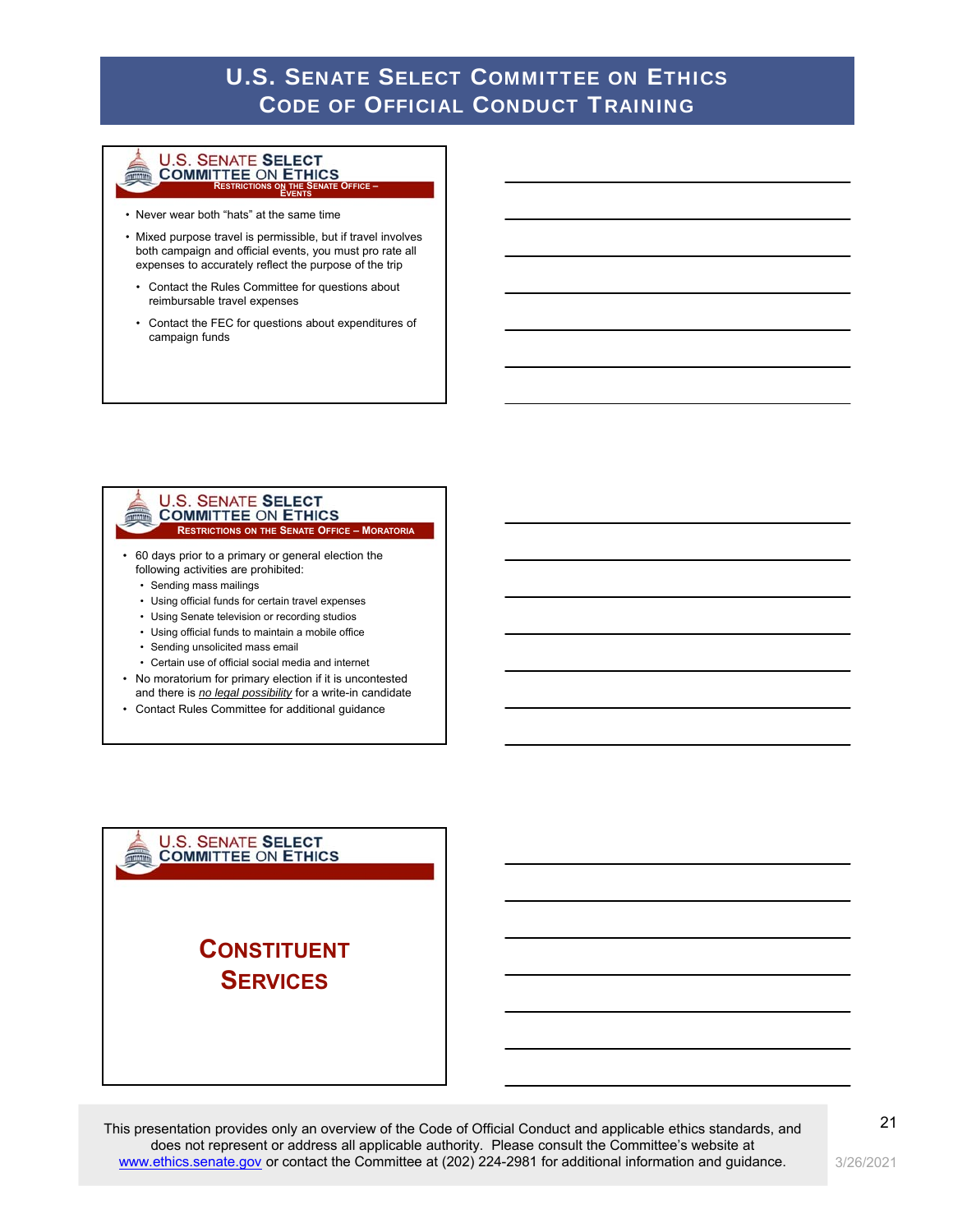#### **U.S. SENATE SELECT COMMITTEE ON ETHICS GENERAL CASEWORK RULES**

- Senators have broad discretion in assisting constituents • *May* request information, urge prompt consideration, arrange interviews or appointments, express judgments, call
	- for reconsideration, or request a status report • *May not* provide special treatment or access for supporters,
	- contributors, or friends • *May not* violate a rule of the relevant outside entity (*e.g.*, *ex*
	- *parte* communications)
	- *May not* intervene if an agency is engaged in an on-going enforcement, investigative, or other quasi-judicial proceeding
- Communications between Senators and constituents are considered confidential

#### **U.S. SENATE SELECT COMMITTEE ON ETHICS CONGRESSIONAL LIAISONS**

- In assessing whether contacting an executive or independent agency is permissible, the Senate office should always contact the congressional liaison to:
	- Determine whether there are restrictions on outside communications regarding the matter at issue
	- Determine the appropriate point of contact

**THE REAL** 

美

• Keep records of communications with liaisons

# **FRANKING**

**U.S. SENATE SELECT COMMITTEE ON ETHICS**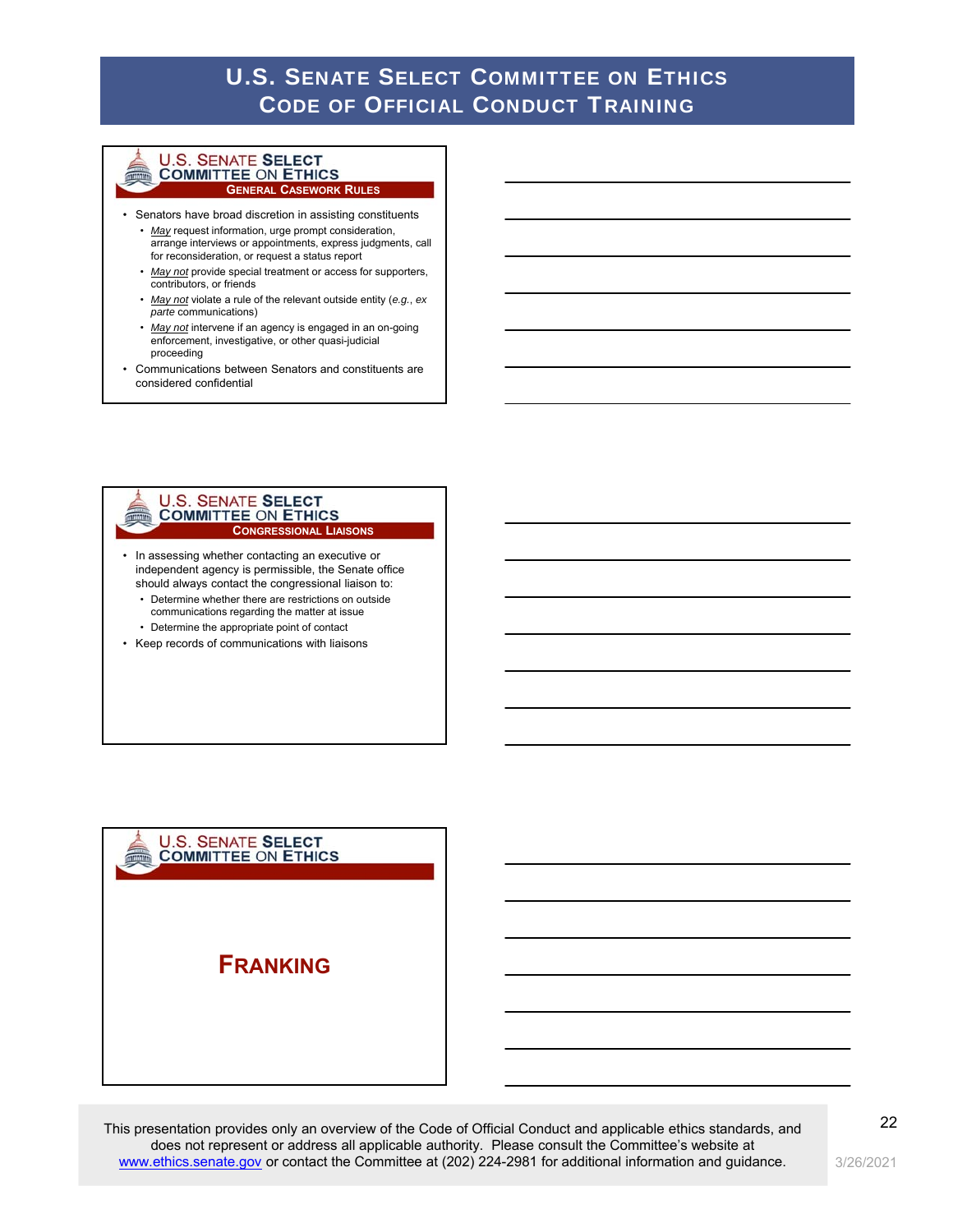#### **U.S. SENATE SELECT COMMITTEE ON ETHICS FRANKING**

- The frank is a facsimile of the Member's signature in the corner of an envelope that takes the place of a stamp and authorizes sending *official* material through the domestic mail without prepayment of postage
- Each Member is *personally* responsible for ensuring that his or her office's use of the frank complies with federal law, Senate Rules, and Committee regulations and rulings
- The remedy for misuse of the frank includes restitution from the *Member's personal funds*

#### **U.S. SENATE SELECT COMMITTEE ON ETHICS STANDARDS OF FRANKABILITY**

**THE REAL** 

T

- Generally, the frank may only be used to mail materials that concern "the official business, activities, and duties of the Congress" **(39 U.S.C. § 3210(a))**
- The frank *may not* be used for personal or campaign related mail
- No mail matter that is not independently frankable may be inserted into a franked envelope
- Loaning the frank to an outside group is prohibited **(39 U.S.C. § 3215)**

#### **U.S. SENATE SELECT COMMITTEE ON ETHICS FRANKABLE MAIL**

- Communication with any individual or government agency regarding programs, decisions, or any other related matters of public concern or public service, including Congressional actions
- Federal regulations or federal publications containing general information
- The *Congressional Record* (in whole or in part)
- Official newsletters and press releases
- Public service materials created exclusively with appropriated funds
- Questionnaires seeking public opinion
- Non-partisan voter registration or election information
- Mail between the D.C. office and home state offices
- Mail to other Members of Congress and other legislators
- Biographical material or pictures in federal publications or in response to a direct request
- Congratulations on a *public distinction*